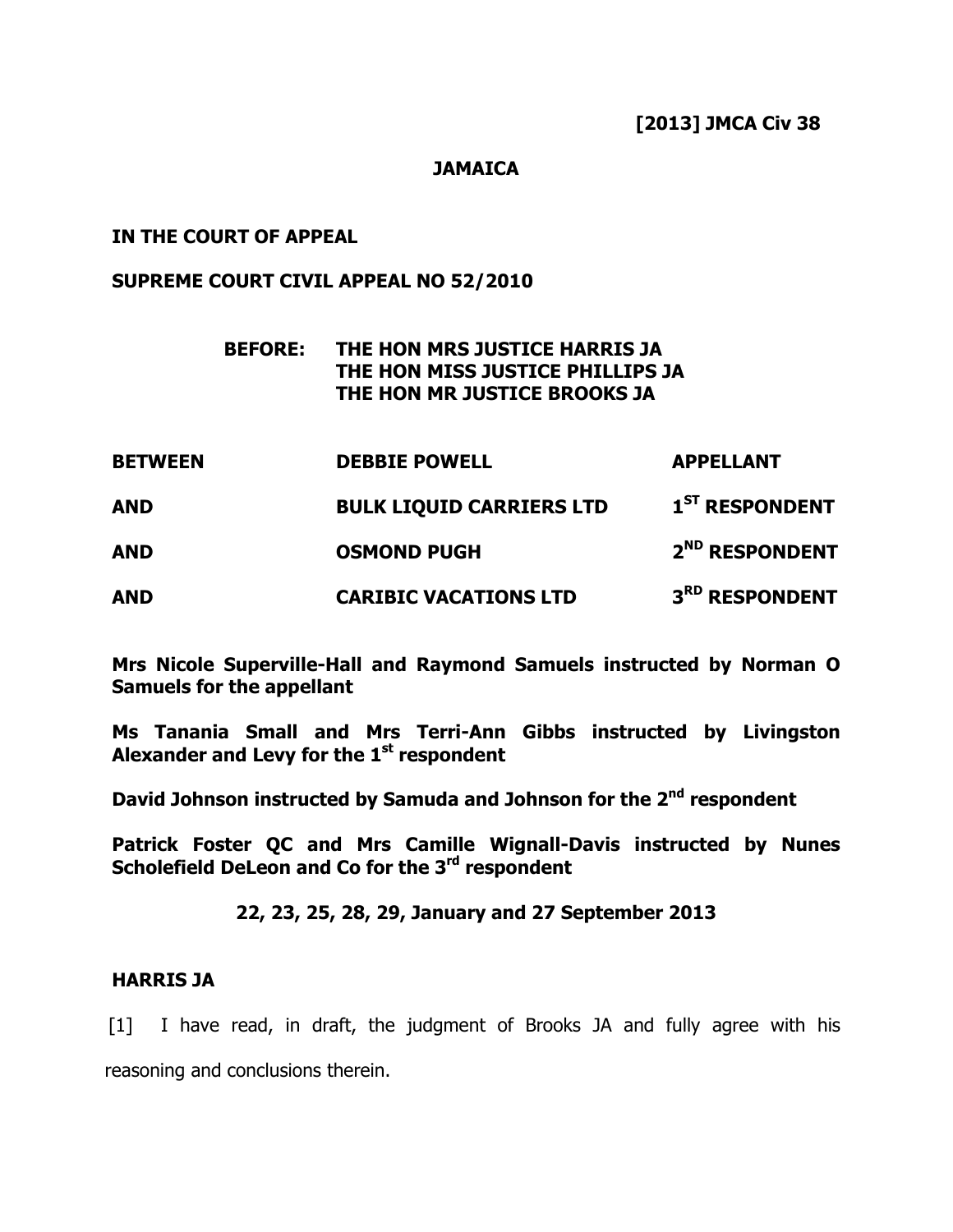#### PHILLIPS JA

[2] I too have read the draft judgment of Brooks JA and agree with his reasoning and conclusions.

## BROOKS JA

[3] On 29 September 1994, when Miss Debbie Powell accepted a ride in a tour bus from an acquaintance, Mr Roderick Ellis, little did she know that the trip from Ocho Rios in the parish of Saint Ann, to Montego Bay in the parish of Saint James, would have ended in tragedy. While traversing the main road at Rose Hall in the parish of Saint James, the tour bus that Mr Ellis was driving crashed into the rear of a parked tractor/trailer rig. Mr Ellis died in the crash and Miss Powell suffered severe injuries as a result of it. Her injuries have caused her significant loss and expense.

[4] She filed a claim against three parties in a bid to recover damages for her injuries and loss. The first defendant to the claim is Bulk Liquid Carriers Ltd (BLC), the owner of the flat-bed trailer into which the bus crashed. BLC's goods were on the trailer at the relevant time. The second defendant is Mr Osmond Pugh, the owner of the tractorhead, to which the trailer was attached at the relevant time. It was Mr Pugh who had parked the tractor/trailer rig at the ill-fated spot. The third defendant is Caribic Vacations Ltd (CVL), the owner of the bus and Mr Ellis' employer. The claim against BLC and CVL was filed on 14 October 1997, whilst that against Mr Pugh was filed on 27 April 2000. All the defendants denied liability, and the consolidated claims came on for trial before Sykes J between September and December 2009.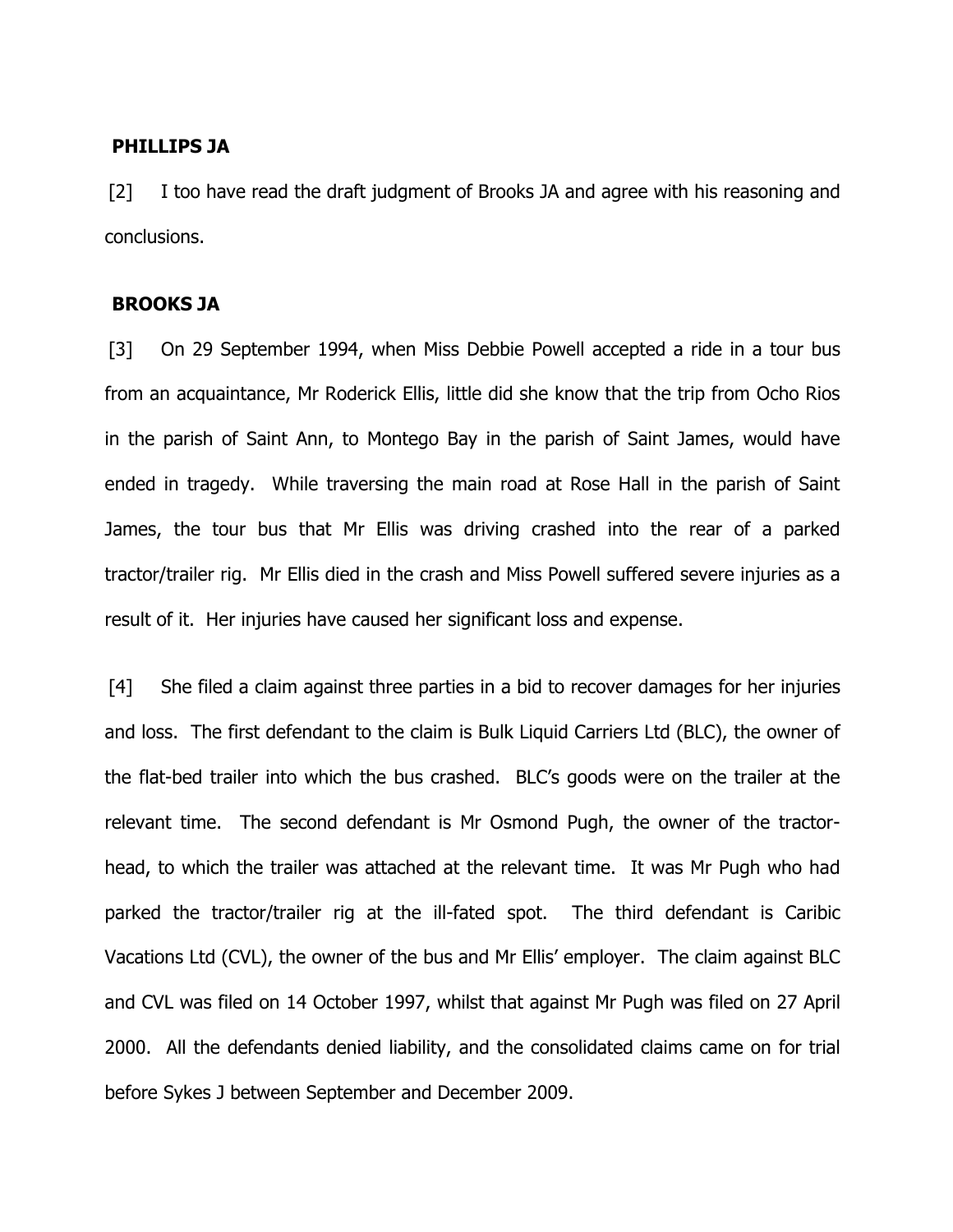[5] Among the issues joined during the trial were, firstly whether BLC had any separate responsibility for its trailer while it was attached to Mr Pugh's tractor-head; secondly, whether an employer/employee relationship existed between BLC and Mr Pugh; thirdly, whether Mr Pugh had negligently parked the vehicle at the spot; and fourthly, whether Mr Ellis was acting within the scope of his employment at the time of the crash. Sykes J decided those issues in favour of the defendants and, on 19 March 2010, gave judgment for them. As a result of that decision the learned trial judge found that ancillary claims between BLC and CVL did not arise for consideration.

[6] Miss Powell has appealed against that decision. All three defendants are respondents to Miss Powell's appeal. Neither BLC nor CVL has filed any counter-notice of appeal and they have supported the learned trial judge's decision. As a result, the issues that were raised at the trial remain live before this court. In addition to those issues, Miss Powell has complained that the learned trial judge:

- a. acted in such a manner that there is a real possibility that he was biased against her case;
- b. erred in refusing an application that he should recuse himself from the trial; and
- c. erred by refusing to admit into evidence, a letter penned by an executive of CVL, in respect of Mr Ellis' movements on the day in question, which letter CVL failed to disclose in accordance with court orders.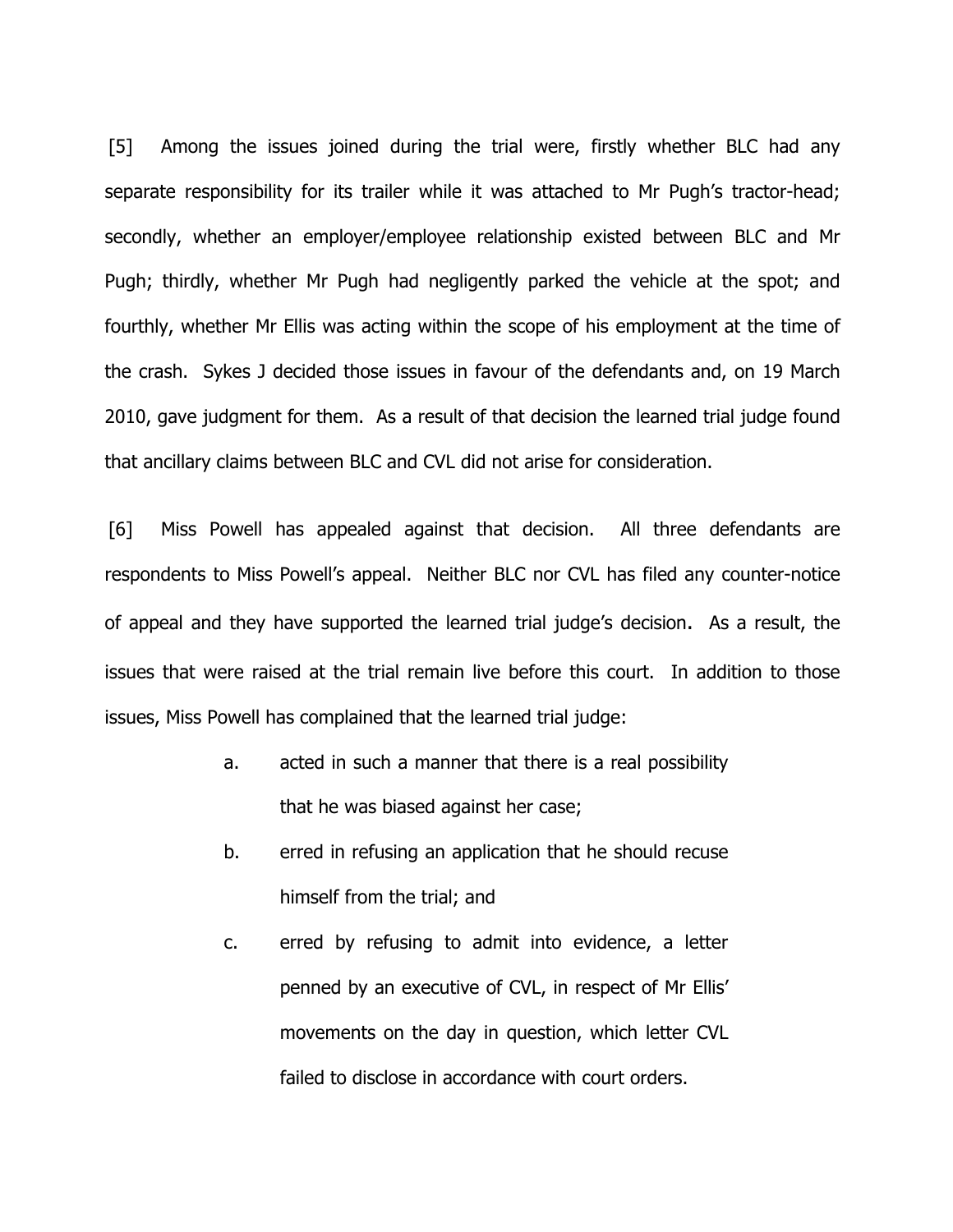[7] Mrs Superville-Hall, advanced the arguments for Miss Powell in a commendably organised manner. Learned counsel grouped the several grounds of appeal under four main headings. Although the headings have been expressed below in a slightly different way from the way Mrs Superville-Hall had formulated them, and will be assessed in a slightly different order, they may be identified as follows:

- a. Bias
- b. Disclosure
- c. Vicarious liability for Mr Ellis' actions
- d. Liability of Mr Pugh
- e. Vicarious liability for Mr Pugh's actions

It is under those headings, and in that order, that this judgment will assess the appeal.

### **Bias**

[8] The essence of Miss Powell's first complaint against the learned trial judge is that his comments at the beginning of the trial indicated a real possibility of bias against her case. Mrs Superville-Hall submitted that this was demonstrated when the learned trial judge indicated that he was of the view that BLC's counsel was correct in submitting that Miss Powell could not prove that Mr Pugh was employed to BLC. According to Mrs Superville-Hall, the learned trial judge, having heard submissions from CVL's counsel (concerning CVL's ancillary claim against BLC), relented and proceeded with the trial "without further comment" on the matter.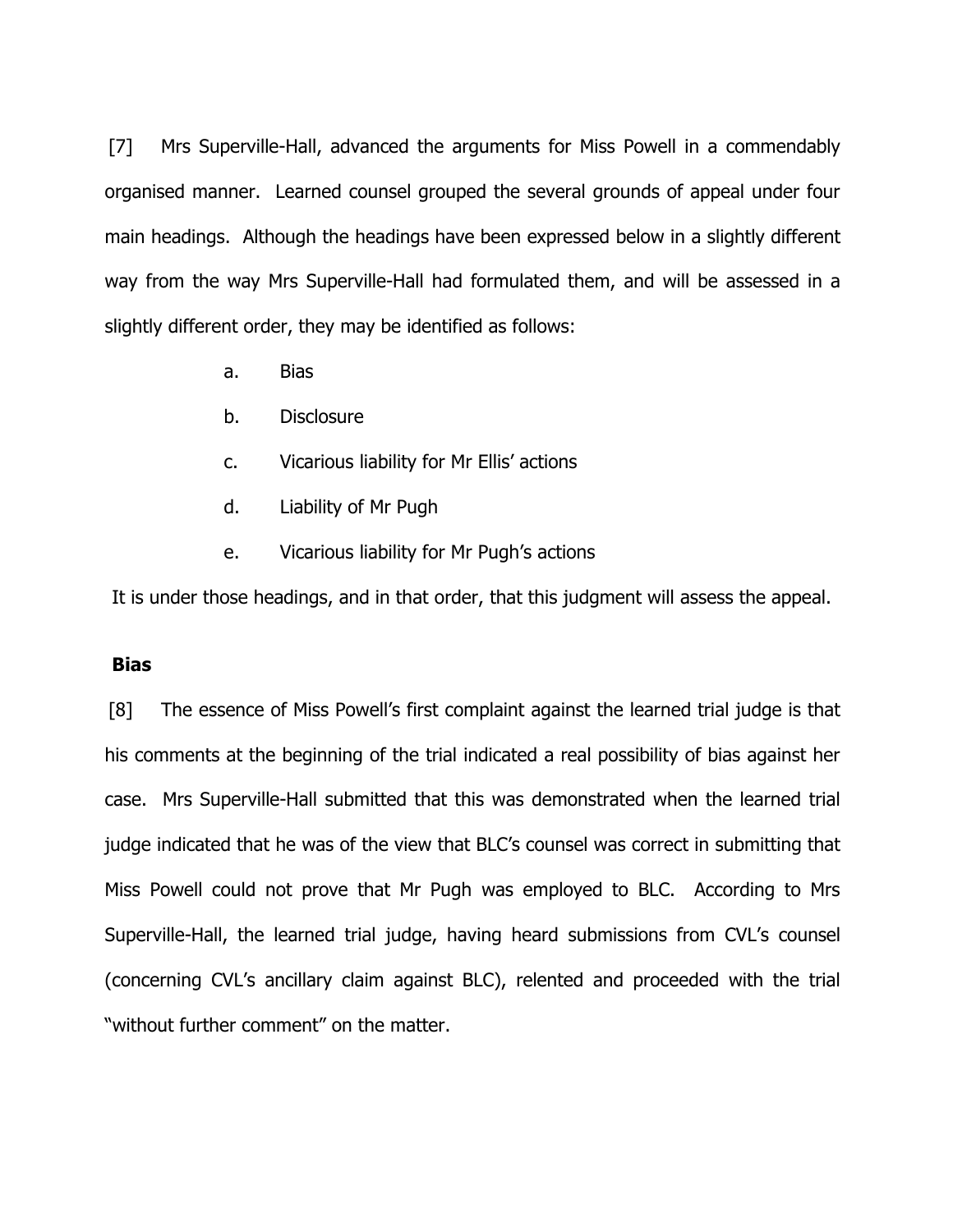[9] According to Mrs Superville-Hall, the learned trial judge's comments on the issue, in his judgment, further justifies the complaint. Learned counsel intimated that those comments indicate that although the learned trial judge proceeded with the trial, he really had not resiled from his stance toward Miss Powell's case. Using language borrowed from Lord Hope of Craighead's judgment in **Porter v Magill** [2000] 2 AC 455, Mrs Superville-Hall submitted that "a fair minded and informed observer, having considered all the facts, would conclude that there was a real possibility that the tribunal was biased". In those circumstances, learned counsel submitted, the learned trial judge ought to have acceded to the application that he should recuse himself. That application was made at the time that he had decided to proceed with the trial. Mrs Superville-Hall was at pains to point out that there is no suggestion being made that the judge was actually biased.

[10] Learned counsel representing each of the respondents resisted these arguments. Ms Small, on behalf of BLC, argued that the papers in the trial bundle before the learned trial judge supported his stance. The papers indicated, learned counsel submitted, that both Mr Pugh and BLC had denied any employer/employee relationship. Yet, Miss Powell, on paper, had not advanced anything that supported an alternative position. Learned counsel pointed out that the learned trial judge made his comments in response to a submission by counsel (not Ms Small) who appeared for BLC at the trial. Ms Small submitted that the question of bias was a fact-specific issue, and that, in the instant case, it cannot be fairly said that, when he made his comment, the learned trial judge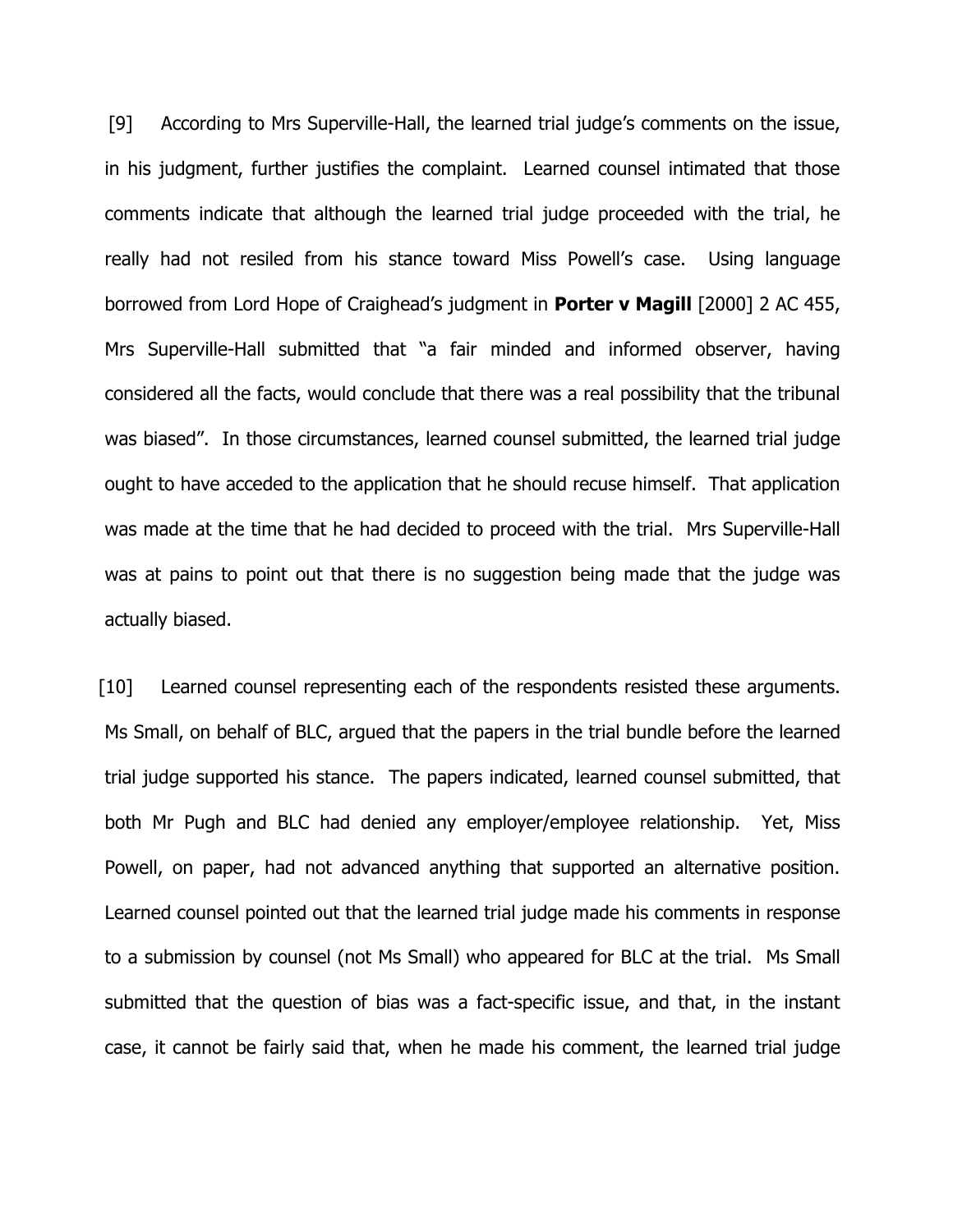had arrived at a concluded view. She relied on JSC BTA Bank v Mukhtar Ablyazov

[2012] EWCA Civ 1551, in support of her submissions.

[11] The relevant test in assessing a complaint of bias in respect of a tribunal, was restated in **Porter v Magill**. The re-stated test, which has been accepted as representing the law, may be expressed as follows:

> "The [appellate] court must first ascertain all the circumstances which have a bearing on the suggestion that the judge was biased. It must then ask whether those circumstances would lead a fair-minded and informed observer to conclude that there was a real possibility...that the tribunal was biased." (Paragraphs 102-103)

[12] Lord Hope of Craighead, who fashioned that re-statement, also condensed it

somewhat, by saying, at paragraph [103] of his judgment:

"The question is whether the fair-minded and informed observer, having considered the facts, would conclude that there was a real possibility that the tribunal was biased."

[13] That fair-minded and informed observer was invested with additional

characteristics by the court in Gillies v Secretary of State for Work and Pensions

[2006] 1 All ER 731. Lord Hope of Craighead said, in part, at paragraph [17] of his

judgment:

"…The fair-minded and informed observer can be assumed to have access to all the facts that are capable of being known by members of the public generally, bearing in mind that it is the appearance that these facts give rise to that matters, not what is in the mind of the particular judge or tribunal member who is under scrutiny. It is to be assumed . . . that the observer is neither complacent nor unduly sensitive or suspicious when he examines the facts that he can look at.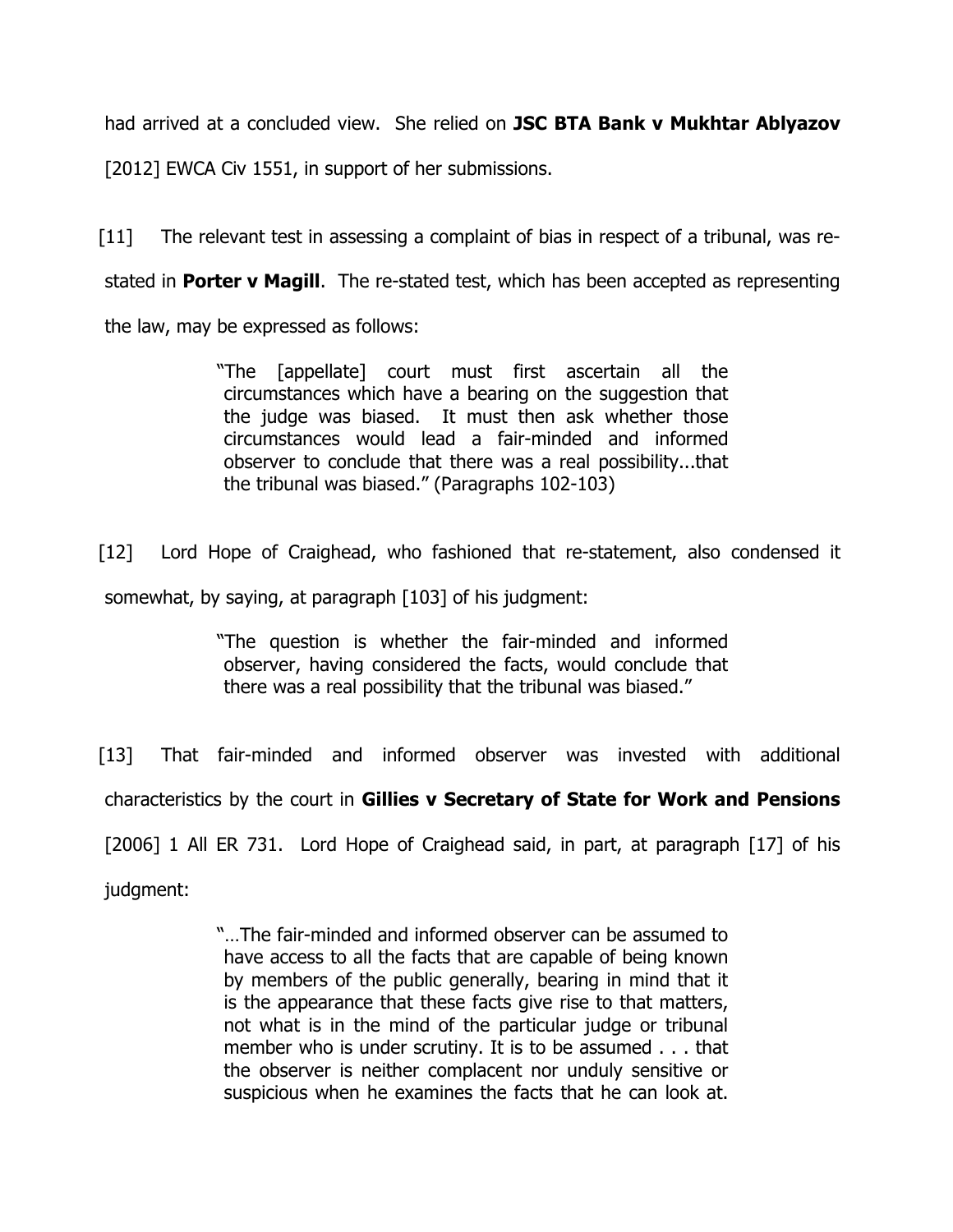It is to be assumed too that he is able to distinguish between what is relevant and what is irrelevant, and that he is able when exercising his judgment to decide what weight should be given to the facts that are relevant."

[14] Against the background of the abovementioned re-statement of the test, Rix LJ, in **JSC BTA Bank**, carried out a comprehensive assessment of the authorities dealing with various scenarios in which a complaint of apparent bias may arise. At several points in his judgment, Rix LJ quoted from decided cases to demonstrate the point that the possibility of bias should not be inferred merely because a judge had expressed a provisional view as to the possible merits of a party's case.

[15] The learned law lord, at paragraph 46 of his judgment, quoted from the judgment in Locabail (UK) Ltd v Bayfield Properties Ltd [2000] QB 451 in order to place the reasoning in context. The points that he extracted from that judgment, in relation to this issue, were that judges:

- a. are sworn to be impartial;
- b. have a duty to try cases;
- c. are required to bear in mind the need to recuse themselves in the event that they may seem not to be impartial; but
- d. should be astute not to encourage parties to believe that they may secure a more favourable tribunal merely by suggesting an appearance of bias against that judge.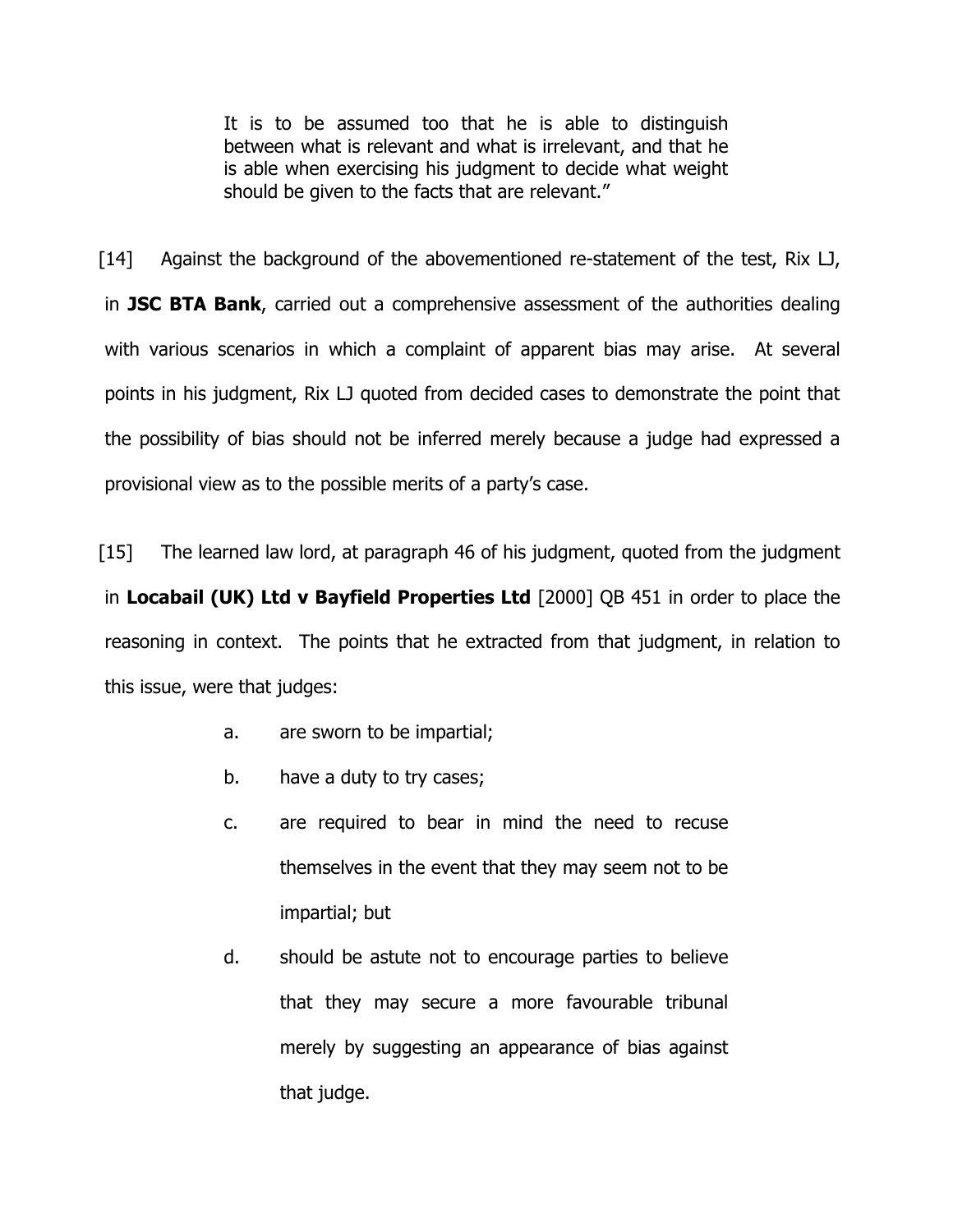[16] At paragraph 49, Rix LJ, quoted Lord Bingham in **Locabail**, in order to make the following point:

> "...The mere fact that a judge, earlier in the same or a previous case, had commented adversely on a party or witness, or found the evidence of a party or witness to be unreliable, would not without more found a sustainable objection...."

[17] He reinforced the point by referring, at paragraph 62, to the case of **Morel v** 

**France** (2000) 33 EHRR 47, where the court in that case said:

"…Furthermore, the mere fact that a judge had taken decisions before the trial cannot in itself be regarded as justifying anxieties about his impartiality. What matters is the scope of the measures taken by the judge before the trial."

[18] Those *dicta* are in line with the decision in **Lanes Group plc v Galliford Try** 

# Infrastructure Ltd (trading as Galliford Try Rail) [2012] EWCA Civ 1617; [2012]

Bus LR 1184. In that case, Jackson LJ addressed an allegation of apparent bias, made

against an adjudicator who had informed the parties of his preliminary position. Jackson

LJ said, at paragraph [56] of his judgment:

"There is nothing objectionable in a judge setting out his or her provisional view at an early stage of proceedings, so that the parties have an opportunity to correct any errors in the judge's thinking or to concentrate on matters which appear to be influencing the judge. Of course, it is unacceptable if the judge reaches a final decision before he is in possession of all relevant evidence and arguments which the parties wish to put before him. There is, however, a clear distinction between (a) reaching a final decision prematurely and (b) reaching a provisional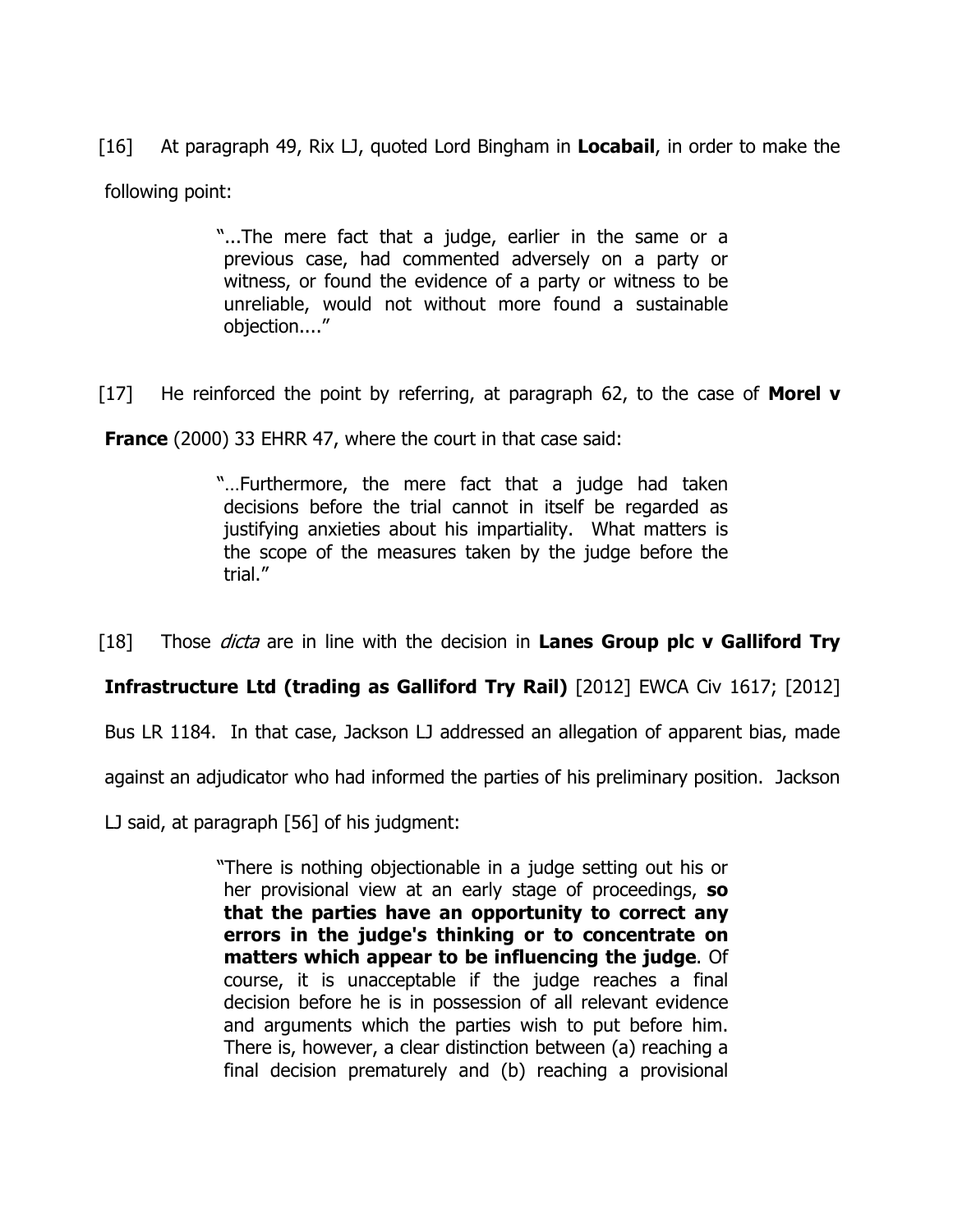view which is disclosed for the assistance of the parties." (Emphasis supplied)

[19] Having set out the relevant principles that should quide this court in considering the issue on appeal, it is now necessary to outline "the circumstances which have a bearing on the suggestion that the judge was [possibly] biased". Mrs Superville-Hall disputed the accuracy of the learned trial judge's record of the relevant events, but in the absence of affidavit evidence, it is that record that will inform this analysis.

[20] The learned trial judge's notes of the relevant portion of the trial shows that before the trial commenced on 23 September 2009, learned counsel appearing for Miss Powell, applied for an adjournment of the trial. The application resulted in the case being adjourned to 2:00 pm on that day. The notes of what occurred on resumption state as follows:

> "Further application for adjournment refused. Court told that witness needed by claimant was absent. After enquiry court told that the claimant is present. Court rules that trial begins.

Application for court to recuse itself on basis of bias. Court refuses. No reason advanced except that enquiries made of [counsel appearing for Miss Powell] about establishing the case for the claimant in light of defence and apparent absence of evidence to refute the defences advanced."

Nothing further, in that regard, appears in the notes of the proceedings.

[21] The learned trial judge did, however, speak to the matter in the latter part of his judgment. He described the circumstances in which the issue arose and gave his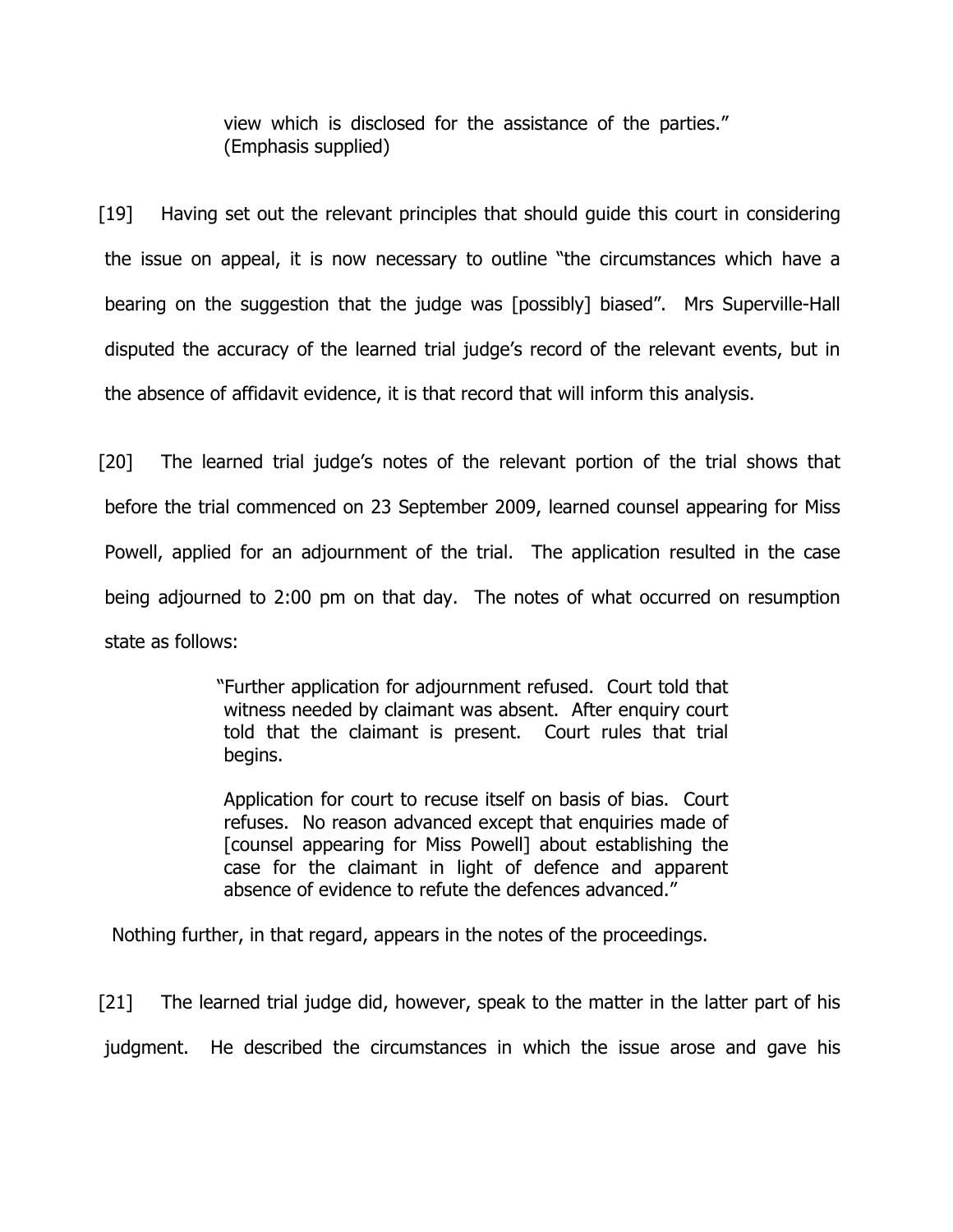reasons for rejecting the application that he should recuse himself. He said at paragraphs 25-29:

- "25. When this matter came on for trial, the court asked [counsel appearing for Miss Powell] how he intended to succeed against BLC in light of the pleadings and witness statements. Learned counsel was of the view that that inquiry by the court was unwarranted because the matter had been set for trial. He even suggested that the court should recuse itself on the grounds of bias. The court did not accept these submissions for these reasons.
- 26. It has to be recognised that a judge's powers of case management does not end merely because a case comes up for trial. A judge is still under an obligation to see that the court's resources are utilised efficiently which means that judicial time is not spent on [sic] case which has no real prospect of success.
- 27. In the case of **Evans v James** [2001] C.P. Rep 36, the trial judge on his own motion raised the issue of whether summary judgment should be granted. On the first day of trial the judge indicated that having read the documents and witness statements concluded that the defendant had no real prospect of successfully defending the claim and entered judgment against the defendant. The defendant appealed. It was conceded that the trial judge had the jurisdiction to make the decision that he did. The Court of Appeal pointed out that had there been rigourous case management the case would not have reached the trial and the weakness of the defence would have been patent. This decision by the English Court of Appeal is [a] reminder that a trial is not Columbus-like voyage of exploration where the litigant hopes to reach the promised land by an unknown route but if given sufficient time he may find some other route to success...."
- 28. This court therefore holds that it is always appropriate for any judge having read the documents to question whether a trial ought to proceed if the judge is of the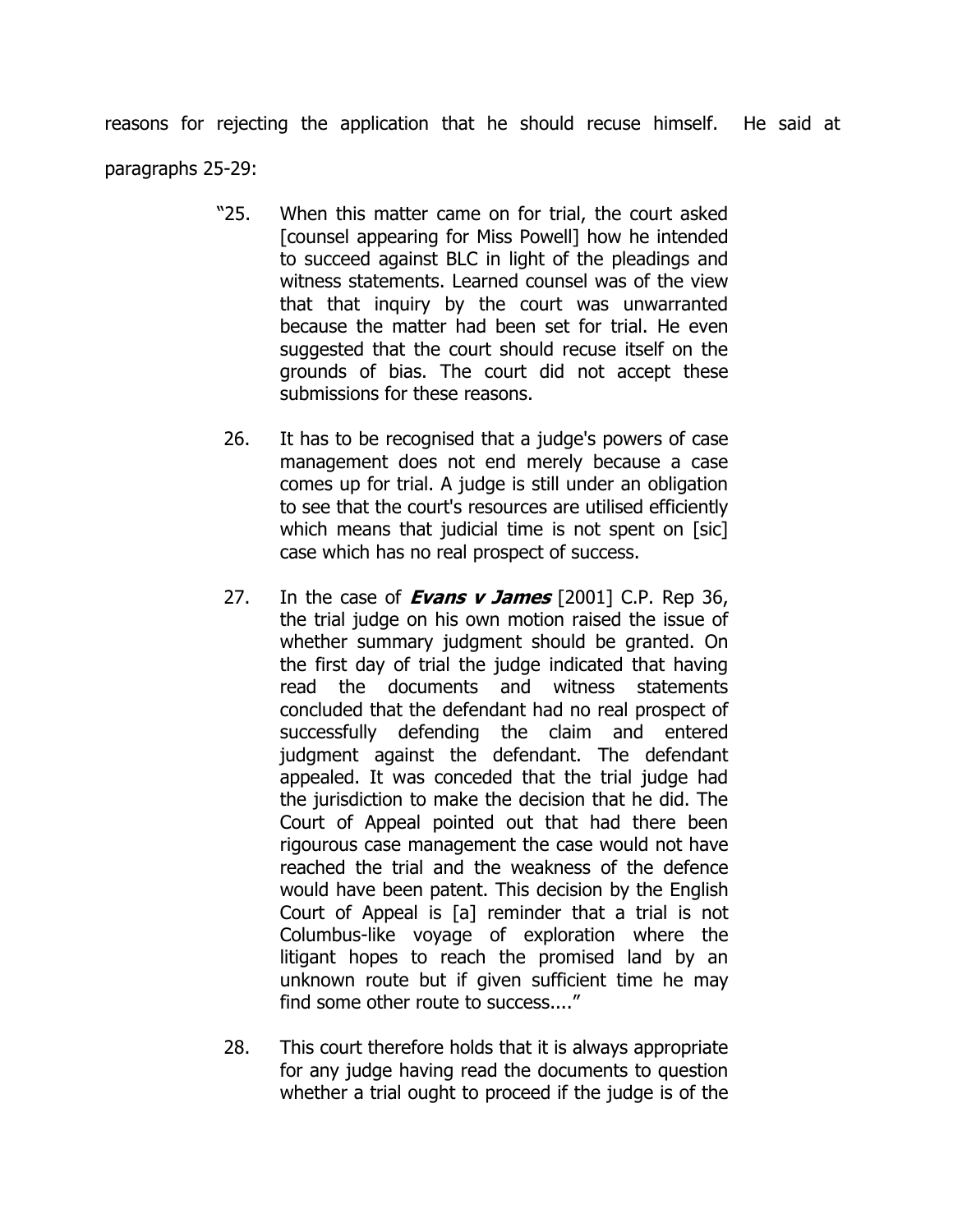view that either party has no real prospect of successfully presenting or resisting the claim. The issue of bias does not arise. It is all about case management and effective use of the public good of judicial time.

29. The consequence in the case at bar is that Miss Powell is now saddled with costs of two additional defendants that ought to have been dismissed from the case long ago." (Emphasis supplied)

[22] In assessing the circumstances as a whole, it would be obvious to the fair-minded and informed observer that the learned trial judge, in making enquiries "about establishing the case for the claimant in light of the defence" was not expressing a confirmed view. The enquiry would, instead, have indicated to that observer that the learned trial judge was, borrowing the terminology from Lanes Group plc, giving Miss Powell's counsel "an opportunity to correct any errors in the judge's thinking or to concentrate on matters which appear to be influencing the judge".

[23] The fact that, at the end of the trial and having heard all the evidence, the learned trial judge was of the same opinion as his preliminary enquiry could have suggested, does not mean that he had closed his mind on the issue. This is despite his expressed opinion that two of the defendants, "ought to have been dismissed from the case long ago". A judge's inclination may sway from one side to the other, and back again, as arguments are advanced or evidence is adduced throughout the proceedings. In the instant case, it may fairly be stated that the learned trial judge, having had a response to his enquiry, was convinced to listen to the evidence to determine if his enquiry would have been addressed. It seems that the learned trial judge found, after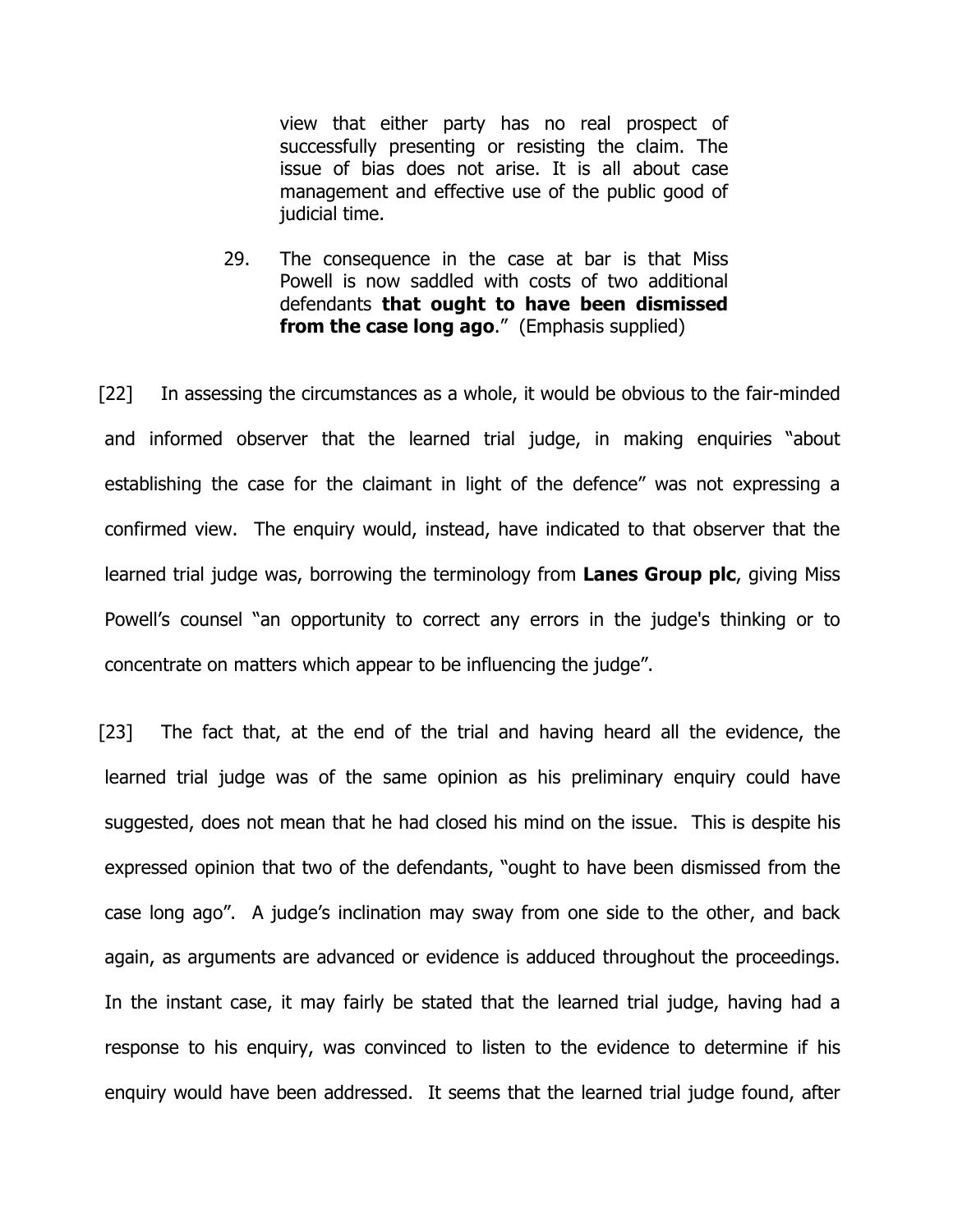hearing all the evidence, that the evidence that he had, at the beginning, thought necessary, was in fact essential, and yet had not been adduced. That does not suggest that he had prematurely reached a final decision on the matter.

[24] Although the learned trial judge was not in error in revealing his thinking to the parties, trial judges finding themselves in similar positions should bear in mind that the parties and their respective counsel have, after completing the case management process, prepared for a witness trial. To be faced, in that context, with the court, of its own motion, suggesting that there should be summary judgment would be more devastating than an adverse decision at the end of a trial. This is not to suggest that plainly unmeritorious cases should be allowed to utilise precious judicial time but a balance must be struck bearing all these issues in mind.

[25] Based on the circumstances of the instant case, the learned trial judge was not in error in refusing to recuse himself. The complaints under this head are unfounded.

#### **Disclosure**

[26] Although CVL's failure to disclose a document, in accordance with case management orders, was argued by counsel after the issue of vicarious liability for Mr Ellis' actions, it would be convenient to assess it as an issue before considering CVL's liability. This is because, if the document had been wrongly excluded from evidence by the learned trial judge, it would be appropriate to determine whether its admission would have had any effect on the issue of vicarious liability, or, as Mrs Superville-Hall submitted, would require this court to order a new trial.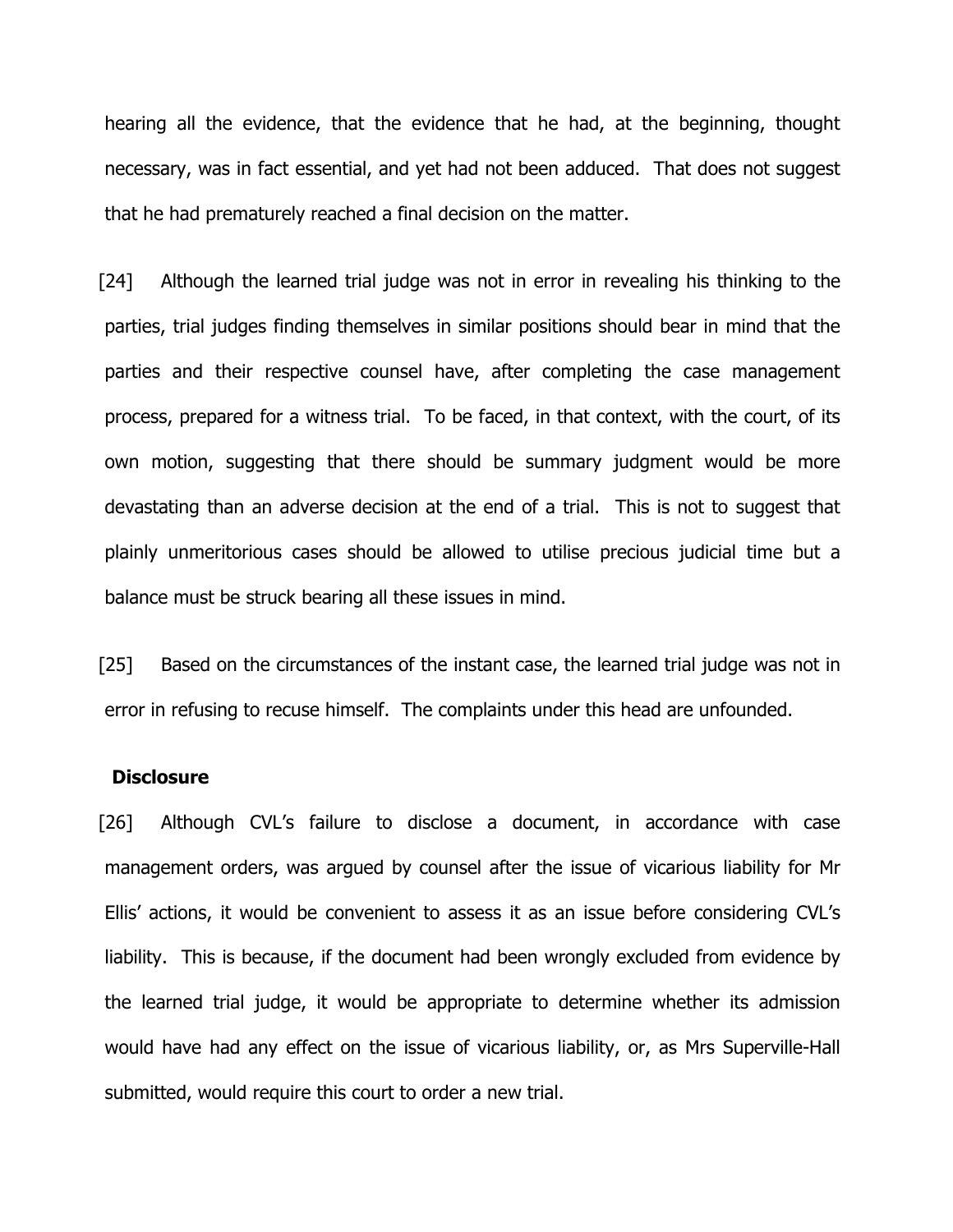[27] The facts giving rise to the issue were that CVL wrote a letter dated 21 November 1995, concerning the case, to its attorneys-at-law. CVL's lawyers, under cover of a letter dated 29 November 1995, transmitted a copy of CVL's letter to Miss Powell's attorneysat-law. Despite orders of standard and of specific disclosure, as part of the case management process, neither party disclosed the letters.

[28] At the trial, counsel for Miss Powell, during the cross-examination of CVL's sole witness, Mr Oliver Townsend, placed in the witness' hand, what is thought to be CVL's letter, mentioned above. The notes of the proceedings, at page 200 of the record of appeal, provide a record of what had occurred:

"[Witness] (Directed to para 13) [of his witness statement]

Not true Ellis sent back to Montego Bay.

Not true on previous occasion, I said that Ellis was sent back to MoBay on September 29, 1994.

Cannot recall name of [sic] Hugh Thorpe.

I know Gordon Townsend. I can recognise his signature.

(Document given to witness)

(Asked to look at signature)

I recognise signature as that of Gordon Townsend. It appears to be a photocopy of [sic] letter from Caribic Vacations Ltd. I am representing Caribic Vacations today.

(Asked to read the document)

Having read [the] letter, it is false that Ellis was instructed to return to Montego Bay.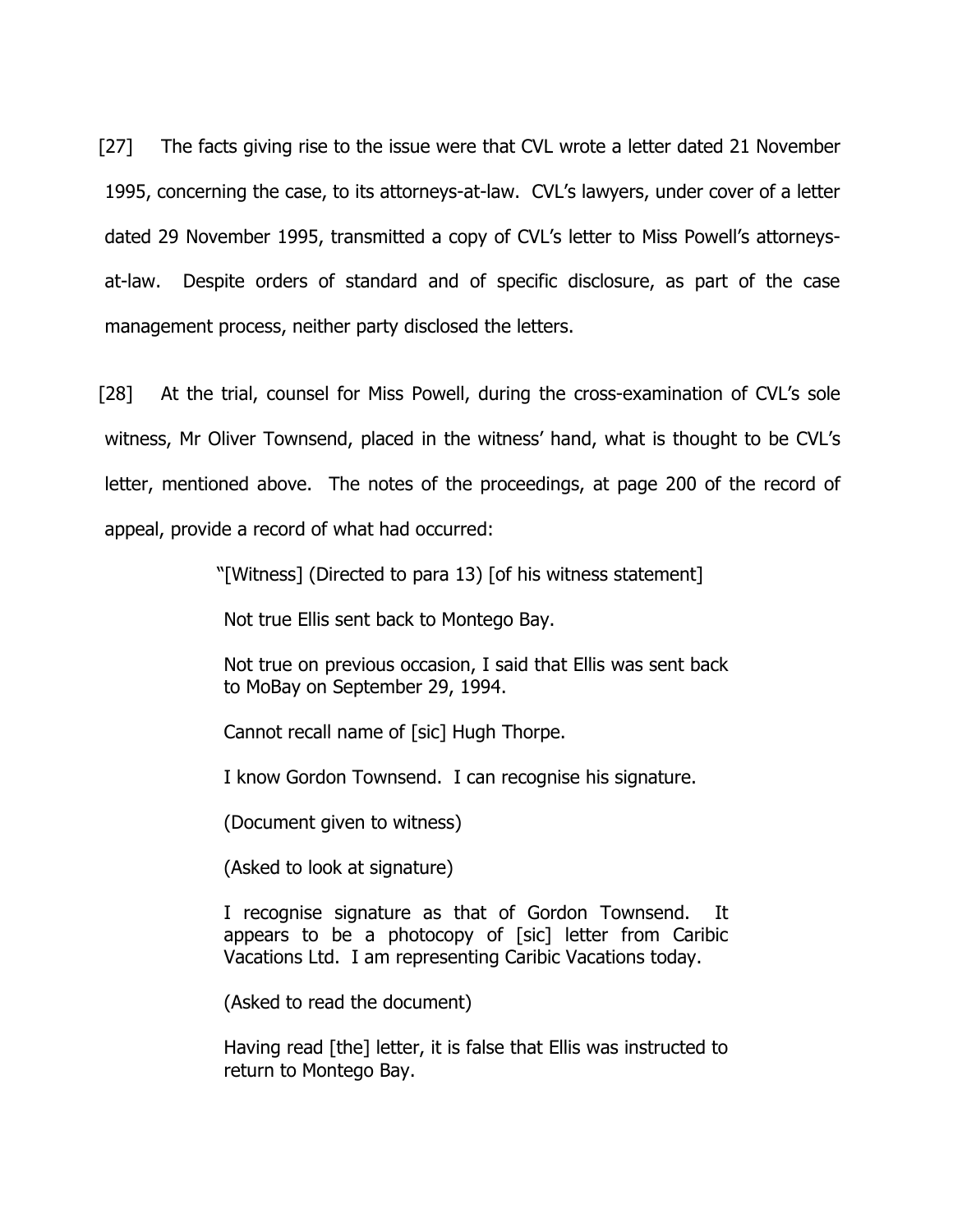I am au fait with what took place in the company on September 29, 1994."

For completeness, it should be stated that paragraph 13, referred to in the quote from the notes of the proceedings, states as follows:

> "Mr. Ellis was in fact to have been sleeping at Plantation Inn as well [as the passengers on CVL's bus] and leaving there on the following morning with the passengers aforesaid. The dispatch for that day in fact indicated that a room had been reserved for him at the said Plantation Inn."

[29] The notes of the proceedings do not reveal that an application was made, and refused, for the letter to have been admitted into evidence, but it has been accepted by all parties that that did occur. Mrs Superville-Hall submitted that the learned trial judge was wrong in refusing to admit the document into evidence on the application of Miss Powell's counsel.

[30] Learned counsel argued that the letter from CVL would have thrown a different light on CVL's case. She submitted that the learned trial judge should have:

- a. applied the policy of achieving the overriding objective;
- b. recognised that there was a continuous obligation for disclosure; and,
- c. exercised his contining obligation to manage the case.

In addition to doing all of the above, Mrs Superville-Hall argued, the learned trial judge should have admitted the document into evidence. Learned counsel relied on the case of Gillingham and Others v Gillingham [2001] EWCA Civ 906 in support of her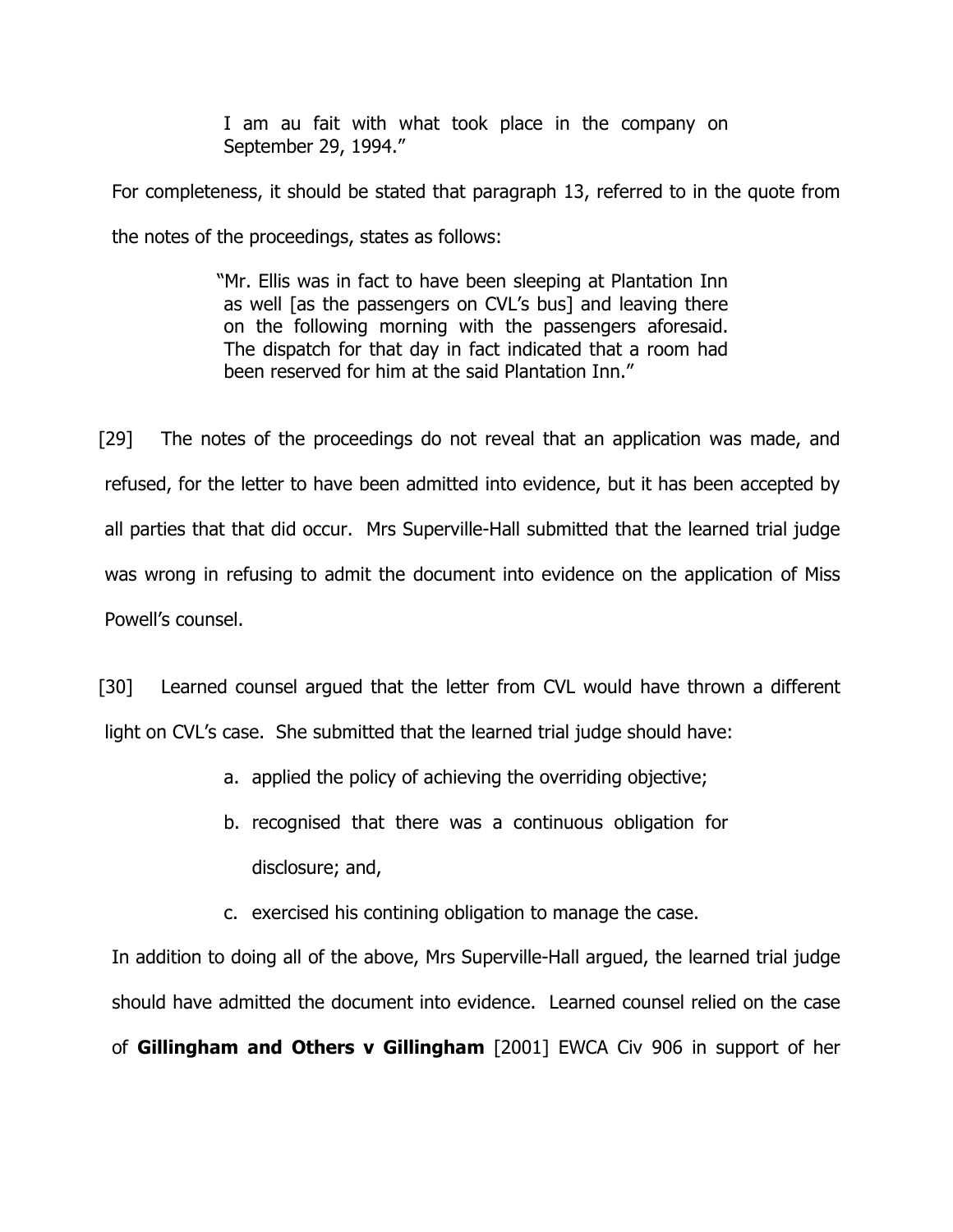position that, in light of the learned trial judge's failure to admit the document, a new trial ought to be ordered.

[31] Mr Foster QC, on behalf of CVL, submitted, essentially, that Miss Powell had created the situation whereby the learned trial judge had no option but to refuse the application for the document to be admitted. Learned Queen's Counsel referred to the requirement for disclosure and the continuous nature of the duty to disclose. He also pointed to Miss Powell's failure to disclose the document in issue. Mr Foster then relied on rule 28.14 (1) of the Civil Procedure Rules (CPR), which stipulates that a party who fails to disclose documents "may not rely on or produce any document not so disclosed or made available for inspection at the trial". In the face of that rule, learned Queen's Counsel submitted, the learned trial judge was not permitted a discretion concerning the admission of the document. He argued that even the wide power given to a trial judge, by rule 29.1 of the CPR, to control the evidence to be given at any trial, could not override the specific stipulation of rule 28.14(1).

[32] Learned Queen's Counsel argued that what Miss Powell's counsel sought to do at the trial, was in conflict with the current philosophy of civil litigation of "cards on the table". He submitted that it must have been intended that the document should have been used at the trial and, therefore, not only should it have been disclosed, but that CVL should have been asked, in accordance with rule 28.20 of the CPR, to admit its authenticity.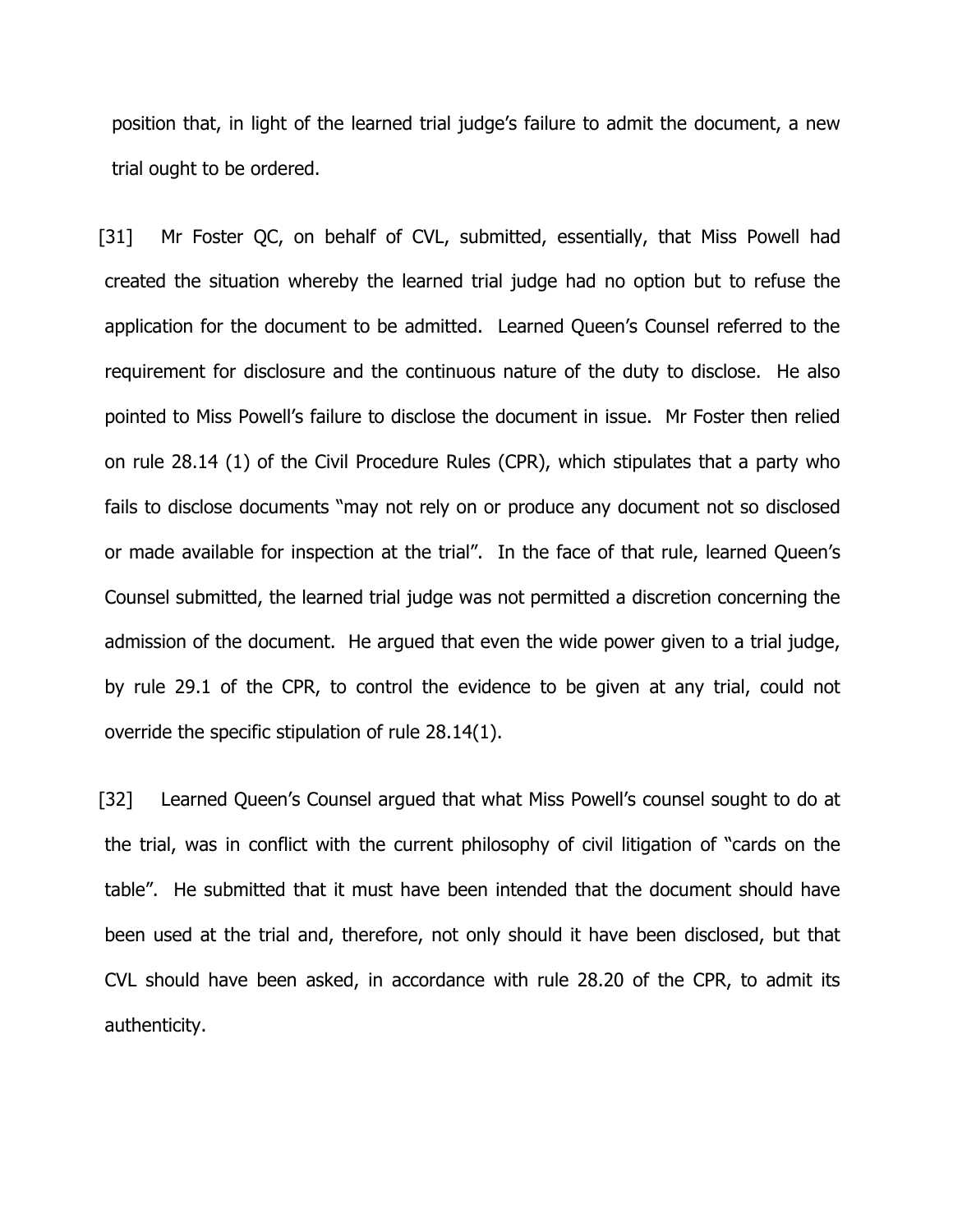[33] Mr Foster's submissions, although ironic emanating from a party which failed to put all its "cards on the table", are on firm ground, in respect of rule 28.14. The rule is unequivocal. It states:

> "A party who fails to give disclosure by the date ordered or to permit inspection may not rely on or produce any document not so disclosed or made available for inspection at the trial."

[34] In the face of that specific consequence of a failure to disclose, it was not open to the learned trial judge to apply either the overriding objective or the general power, given by rule 26.9 of the CPR, to rectify matters where there has been a procedural error. In Totty v Snowden [2001] 4 All ER 577 at paragraph [34], Kay LJ, with whom the rest of the court agreed, stated that a specific provision precluded the court from applying the overriding objective. He said:

> "Rule 1.2 requires the court to have regard to the overriding objective in interpreting the rules. Where there are clear express words, as pointed out by Peter Gibson LJ in Vinos case [Vinos v Marks & Spencer plc [2001] 3 All ER 784], the court cannot use the overriding objective 'to give effect to what it may otherwise consider to be the just way of dealing with the case'. Where there are no express words, the court is bound to look at which interpretation would better reflect the overriding objective."

Similarly, rule 26.9 only allows the court to cure procedural errors "where the consequence of failure to comply with a rule, practice direction or order has not been specified by any rule, practice direction or court order".

[35] Reference to the rules of procedure was espoused in **Tombstone Ltd v Raja** and Another [2008] EWCA Civ 1444. At paragraph 78 of the judgment, Mummery LJ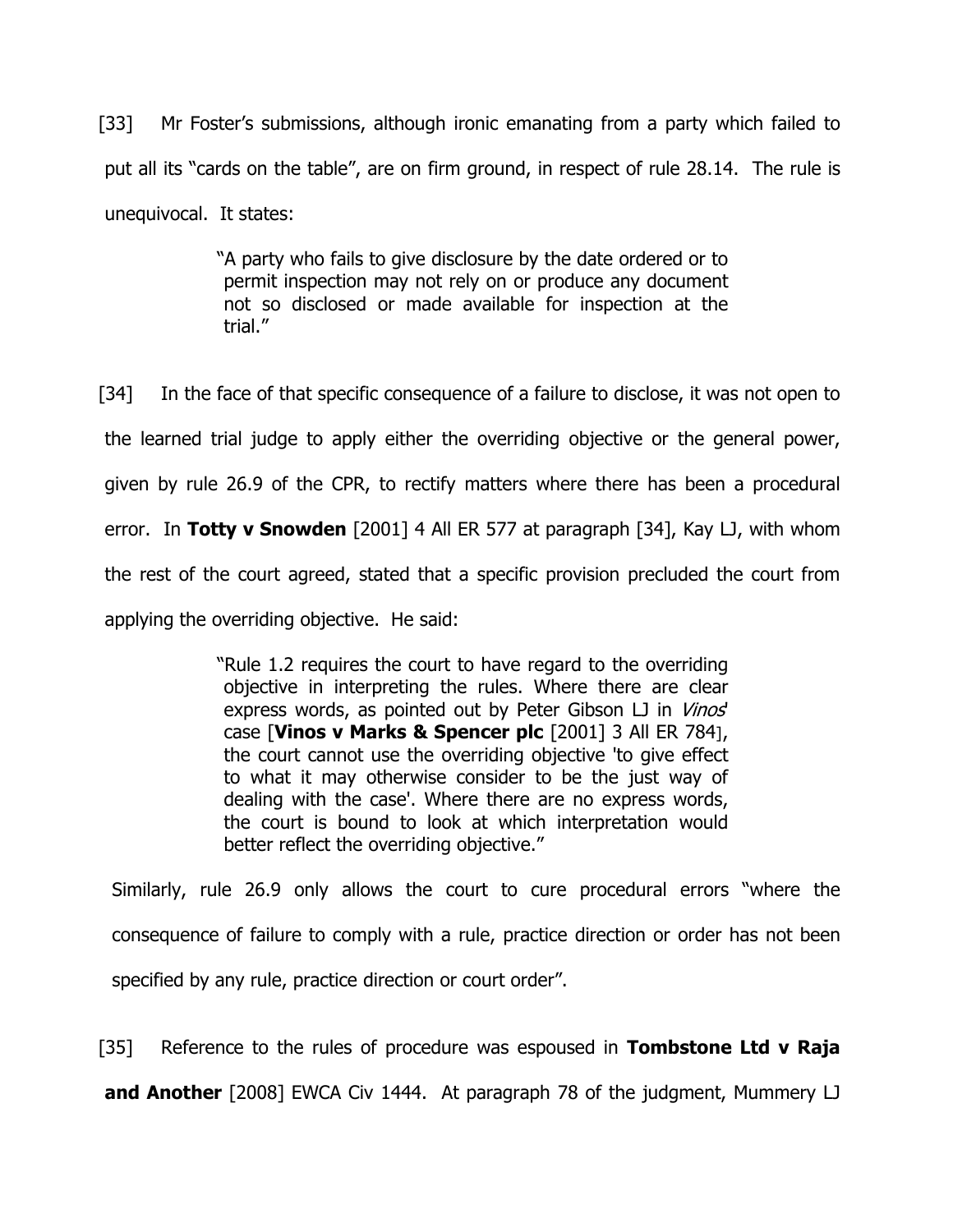explained the importance of the use of the rules, where they are applicable, as opposed

to reliance on the court's inherent jurisdiction. He said:

"In our judgment, therefore, where the subject-matter of an application is governed by rules in the CPR, it should be dealt with by the court in accordance with the rules and not by exercising the court's inherent jurisdiction. There is no point in exercising the court's inherent jurisdiction if that would involve adopting the same approach and would lead to the same result as an application of the rules. And it would be wrong to exercise the inherent jurisdiction of the court to adopt a different approach and arrive at a different outcome from that which would result from an application of the rules." (Emphasis supplied)

[36] The case of **Gillingham**, cited by Mrs Superville-Hall is not relevant to the current issue. Gillingham was concerned with the admission of fresh evidence. That issue required a completely different consideration from the present question.

[37] In consequence of the reasoning set out above, the learned trial judge, in refusing to admit the letter into evidence, was correct, in his application of the provisions of the CPR, as set out above. Nonetheless, because of CVL's breaches, it is with some hesitation, that it must be found that the ground under this heading should fail, and that the issue of CVL's liability for Mr Ellis' actions may be considered without taking the letter into account.

[38] This issue should not be concluded, however, without an expression of surprise, to put it mildly, that CVL should have objected to the admission into evidence of a document, which was its document, and which it, in breach of rule 28.4, had failed to disclose. The objection smacks of unfairness and an attempt to benefit from its own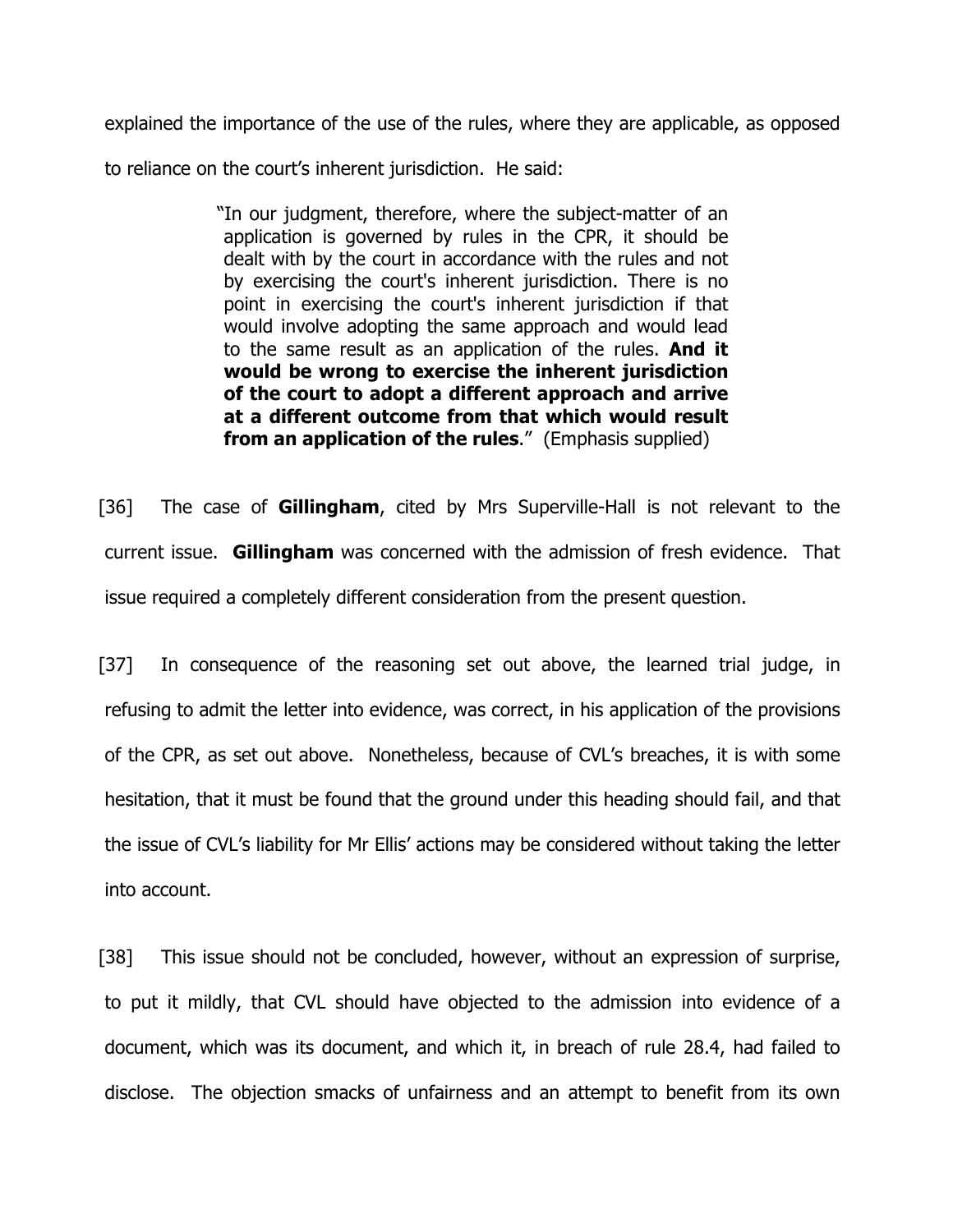failure to obey the rules and disclose the document. Such an approach must be condemned.

[39] Perhaps the solution to the conundrum, which the situation presented to the learned trial judge, would have been for him to have allowed an adjournment for Miss Powell to have filed and served a notice and supplemental list of documents pursuant to rule 28.13. CVL would thereby have had an opportunity to consider the documents, which Mr Foster surmised, it might have forgotten about, given the long lapse of time.

[40] Had the learned trial judge adopted that procedure and admitted the document into evidence, it is unlikely that he would have come to a decision, other than the one that he, in fact, made. Because of our concern about CVL's stance, this court has viewed the contents of the letter from CVL, which Mrs Superville-Hall classified as relevant. It discloses a statement made after the event. The relevant portion of that letter states:

> "I confirm that we were not aware that Debbie Powell was a passenger on the bus as our Dispatch Log shows that the bus returned to Montego Bay with the driver alone."

[41] The sentence does not state that Mr Ellis was scheduled or required to return to Montego Bay. It rather seems to describe what had in fact occurred, although Mr Ellis, very sadly, did not arrive in Montego Bay, alive. The letter does not provide the support that Mrs Superville-Hall contends exists. In the absence of that support, the re-trial that learned counsel seeks would not assist Miss Powell, as the refusal did not result in a miscarriage of justice.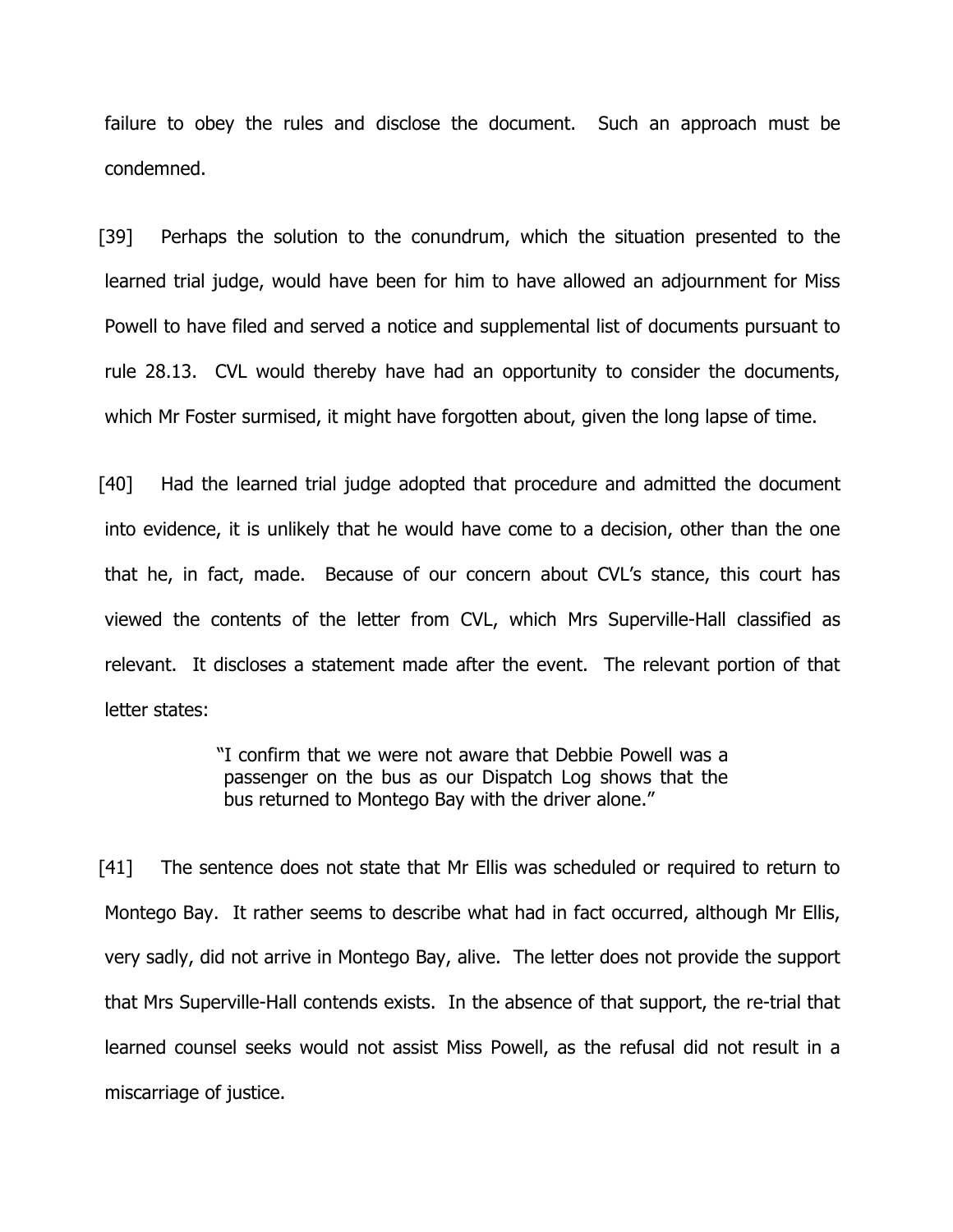### Vicarious liability for Mr Ellis' actions

[42] CVL's defence to Miss Powell's claim against it, was that Mr Ellis was not acting in the course of his employment when he drove its bus to Montego Bay that evening. CVL went on to say that Mr Ellis was, in fact, acting in contravention of CVL's express policy and instructions to him, when he carried Miss Powell as a passenger in the vehicle. The issue of law raised by the defence has, in recent times, lost much of the stability that it previously enjoyed. Its application to the evidence in the instant case evoked spirited submissions from learned counsel for the parties, particularly from those for Miss Powell and CVL, respectively.

[43] I trust that I do no injustice to Mrs Superville-Hall's submissions on the point by summarising them thus:

- a. It is presumed that a vehicle being operated on the public highway is being operated by the driver with the permission of the registered owner of the vehicle and that the driver is the agent of the owner.
- b. The owner of the vehicle is vicariously liable for the tortious acts of the driver, as driver, unless the owner can show that the driver was not acting as his servant or agent.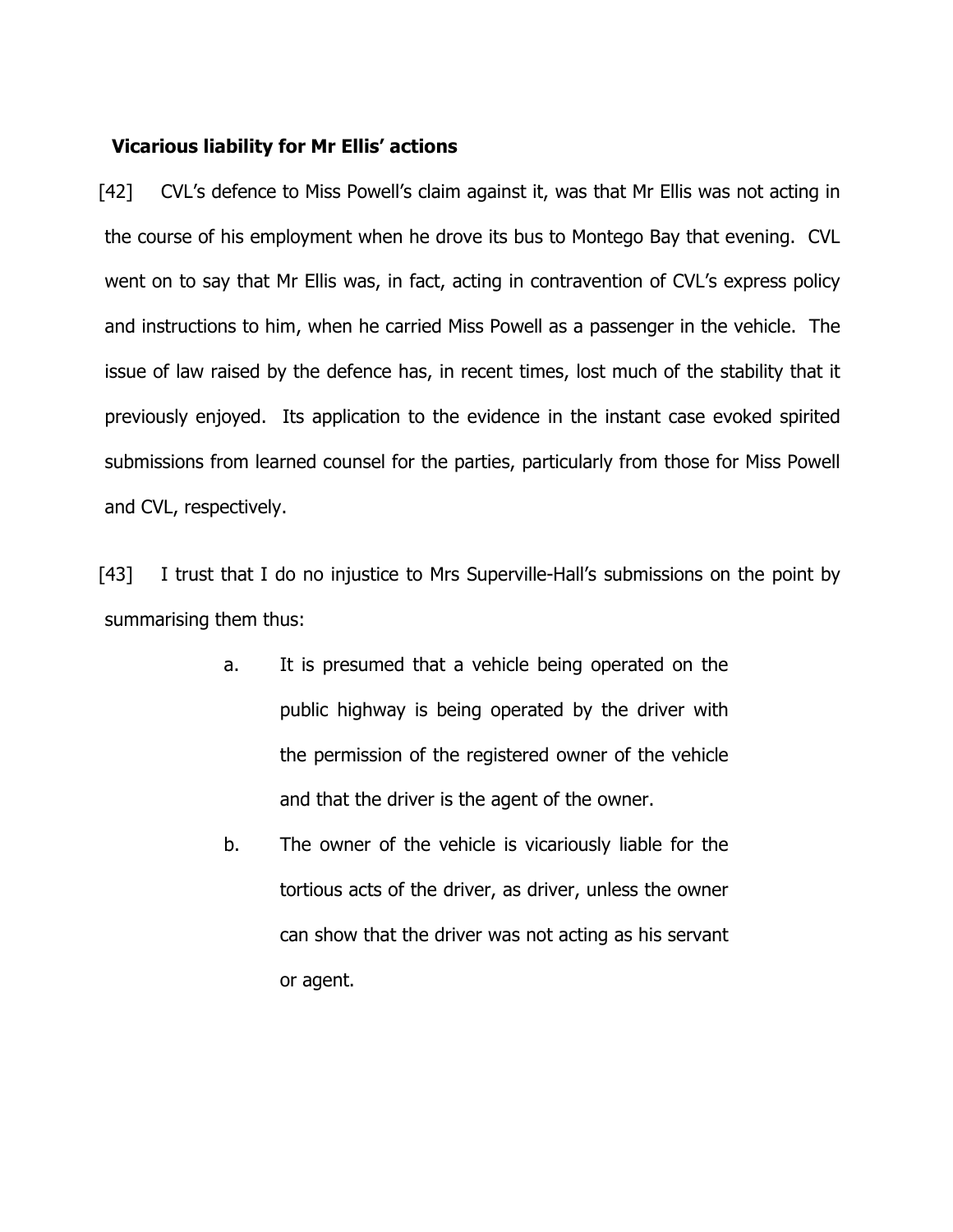- c. The onus of proof lies on the owner and if he fails to discharge that onus the presumption remains in place.
- d. Even if the vehicle is not being driven with the permission of the owner, the owner will be liable if the driver is his employee and acting within the scope of his employment.
- e. Mere prohibition of a particular act will not exempt the employer from liability if the driver's actions "were so closely connected with his employment that it would be fair and just to hold the [employer] vicariously liable".
- f. Mr Ellis was employed to CVL as a driver and in driving to Montego Bay he was acting within the scope of his employment. In leaving him in possession of the vehicle, CVL remained responsible for his negligent operation of it.
- g. In accepting Miss Powell as a passenger, Mr Ellis was acting within the industry norm of giving rides to other workers in the hospitality industry (Miss Powell was a tour guide at the time).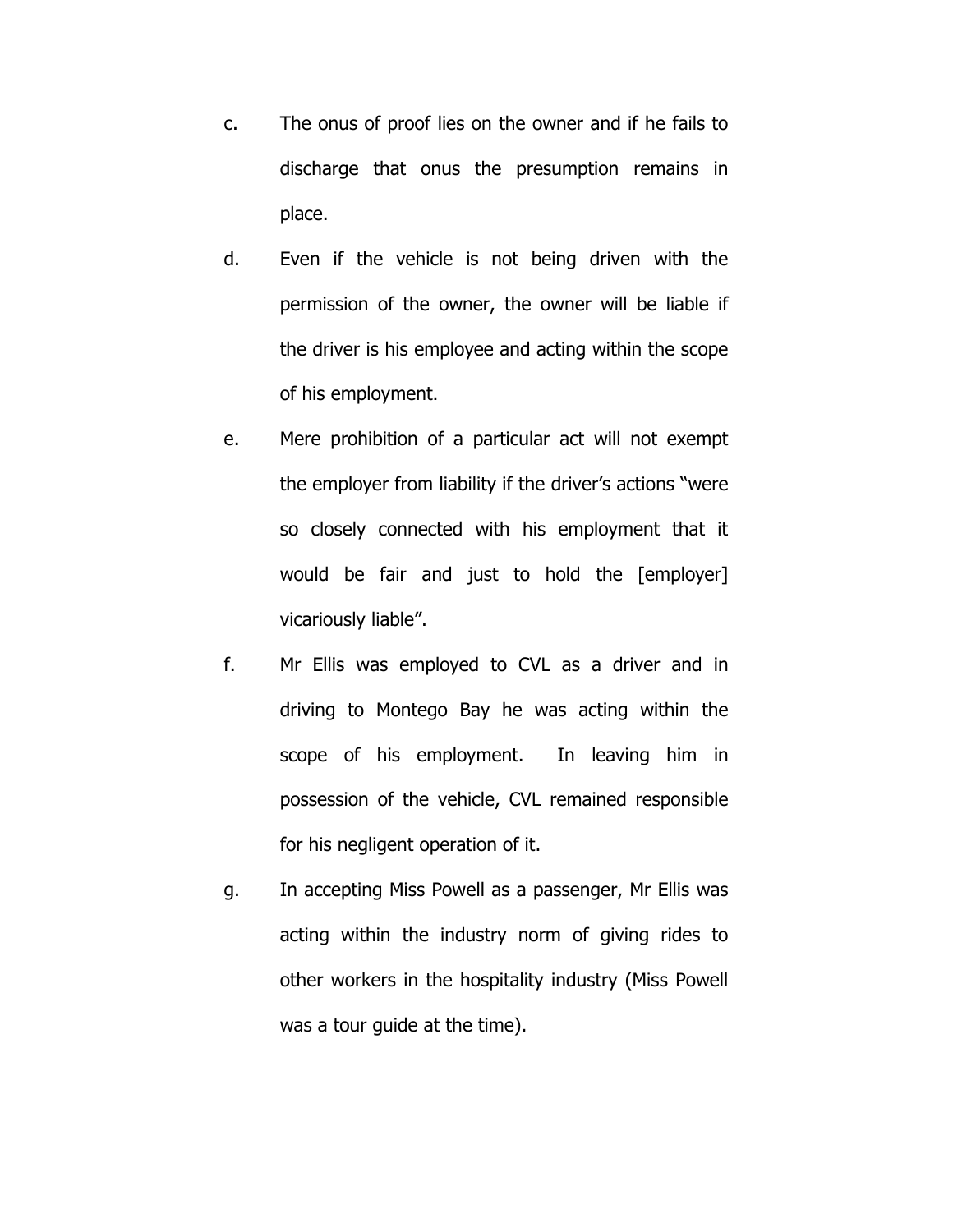- h. There were no signs in the vehicle prohibiting passengers other than CVL's customers.
- i. In the circumstances CVL, merely by saying that Mr Ellis should have remained in Ocho Rios with its customers, failed to discharge the onus placed on it and the learned trial judge should have found it vicariously liable for Mr Ellis' negligent driving.

[44] Learned counsel relied on a number of cases in support of her submissions. They include, Limpus v London General Omnibus Co [1861-1873] All ER Rep 556, Mattheson v Soltau (1933) 1 JLR 72, Ilkiw v Samuels [1963] 2 All ER 879, Kay v ITW Ltd [1968] 1 QBD 140, Rose v Plenty and Another [1976] 1 WLR 141, Lister and Others v Hesley Hall Ltd [2002] 1 AC 215, Clinton Bernard v The Attorney **General** [2004] UKPC 47; (2004) 65 WIR 245 and **Wright v Morrison** [2011] JMCA Civ 14.

[45] Mr Foster submitted that for an employer to be liable for the tortious act of his employee, there must be a close connection between the tortious act and the duties of that employee. Learned Queen's Counsel argued that the evidence was that Mr Ellis' duties required him to remain in Ocho Rios with CVL's customers, who were entrusted to his care. His unexplained journey to Montego Bay, without any of those customers, was therefore, not in connection with his employment and duties as a chaperon/driver. CVL could not, on Mr Foster's submissions, be held liable for any negligence committed by Mr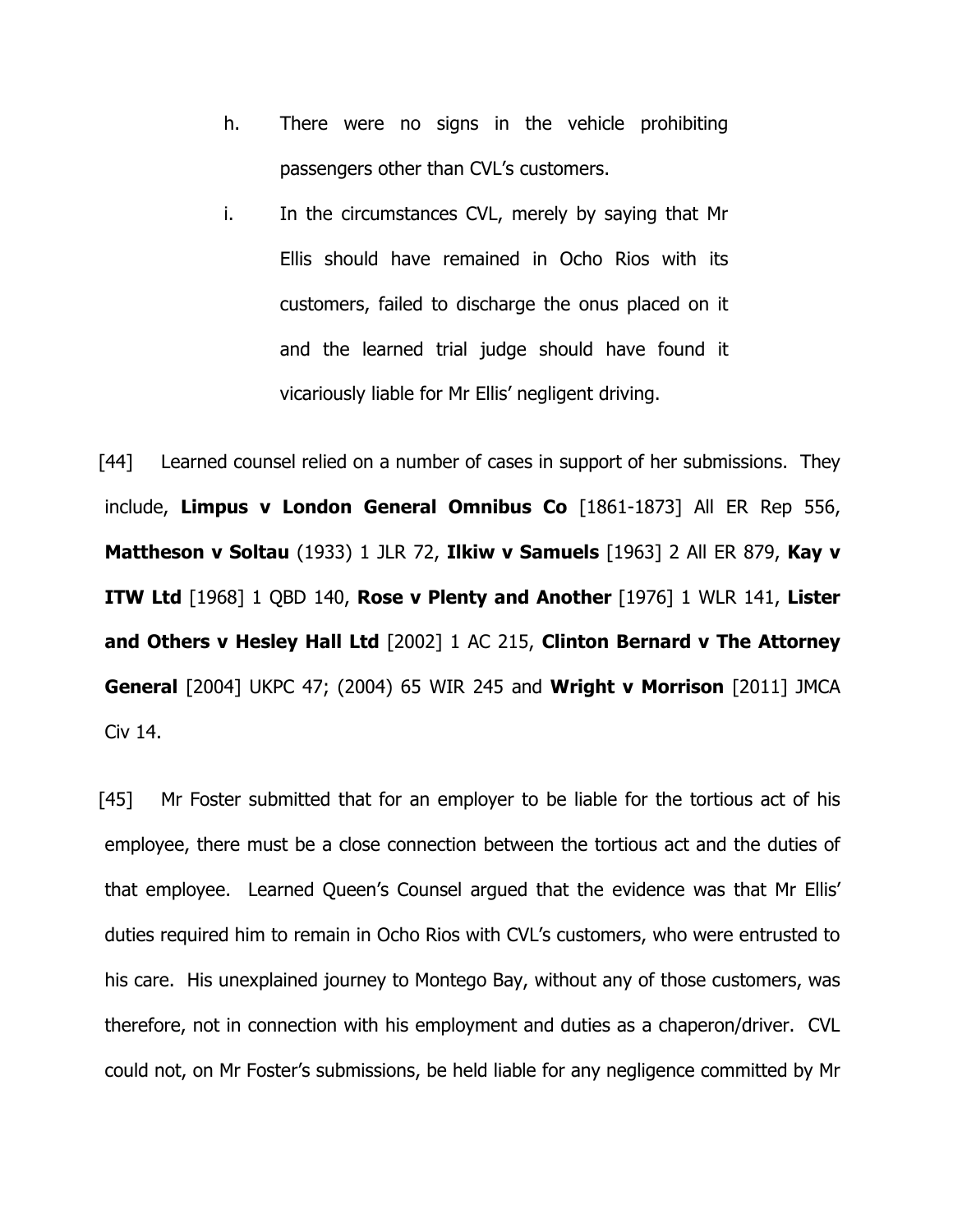Ellis during his unauthorised trip to Montego Bay. The learned trial judge was therefore, correct, Mr Foster submitted, in ruling against Miss Powell on this aspect of the claim.

[46] Mr Foster also relied, in support of his submissions, on a number of cases, including Twine v Bean's Express Ltd [1946] 1 All ER 202, Williams v A & W Hemphill Ltd (1966) SC (HL) 31, Rambarran v Gurrucharran [1970] 1 All ER 749 and Morgans v Launchbury and Others [1972] 2 All ER 606. Learned Queen's Counsel sought to distinguish, on its facts, the decision of this court in Wright  $v$ **Morrison**, on which Mrs Superville-Hall placed much reliance. Mr Foster argued that the fact that the driver/employee in **Wright's** case was allowed to keep the employer's vehicle during the nights and on weekends, so that he would be readily able to carry out the employer's wishes, in respect of the latter's children, made the difference. That was the fact, he submitted, that allowed this court, in that case, to find that the driver's negligent act was closely connected to his duties as an employee.

 $[47]$  Undoubtedly, prior to the decision in Lister, the law regarding vicarious liability for the use of motor vehicles was fairly well settled. The essential principle, for these purposes, rendered an employer "liable for the tortious act of the employee,…provided that the act in question was committed 'in the course of the employee's employment'" (per Lord Phillips in Various claimants v Catholic Child Welfare Society and **Others** [2012] UKSC 56; [2013] 1 All ER 670). If an employee was driving his employer's vehicle on a mission that bore no connection whatsoever with his employer's business, he was said to be "on a frolic of his own". In those circumstances, his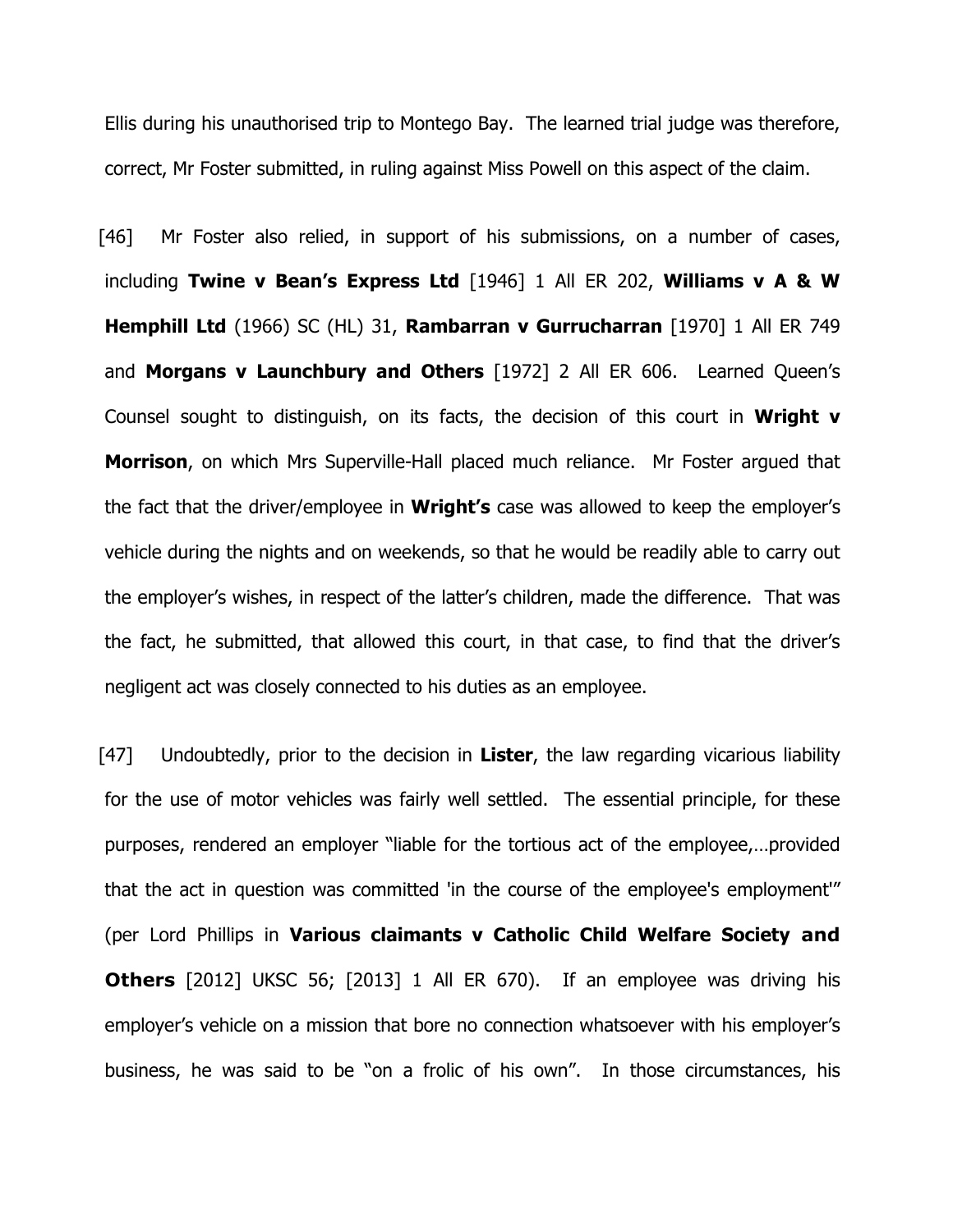employer was not liable for any negligent driving, on his part, which caused injury and loss to third parties.

[48] The critical issue in deciding vicarious liability in the scenario of an employee driving an employer's vehicle was whether the employee was acting within the course of his employment. Lord Steyn, in Lister, at paragraph [15] of his judgment, outlined the test that was applicable up to that time. He said:

> "For nearly a century English judges have adopted Salmond's statement of the applicable test as correct. Salmond said that a wrongful act is deemed to be done by a 'servant' in the course of his employment if 'it is either (a) a wrongful act authorised by the master, or (b) a wrongful and unauthorised mode of doing some act authorised by the master': Salmond on Torts, 1st edn (1907), p.83; and Salmond and Heuston on Torts, 21st edn (1996), p.443."

[49] Whether an employer fell on one side or the other of the line of vicarious liability turned, in those days, on what the employee was engaged in doing at the time. This is pointedly demonstrated in the case of **Williams**  $v$  **A & W Hemphill Ltd**. In that case, the driver was engaged to carry some young passengers from one point to another. During their journey, they wished to meet with some other young people, before going to their original destination. Although he knew that he was not permitted to take instructions from them, he allowed them to persuade him to divert from his assigned route. While on that wayward journey, he negligently drove the vehicle, causing injury and death. His employers were held liable on the basis that he was still engaged in his assigned task of transporting his passengers to their destination.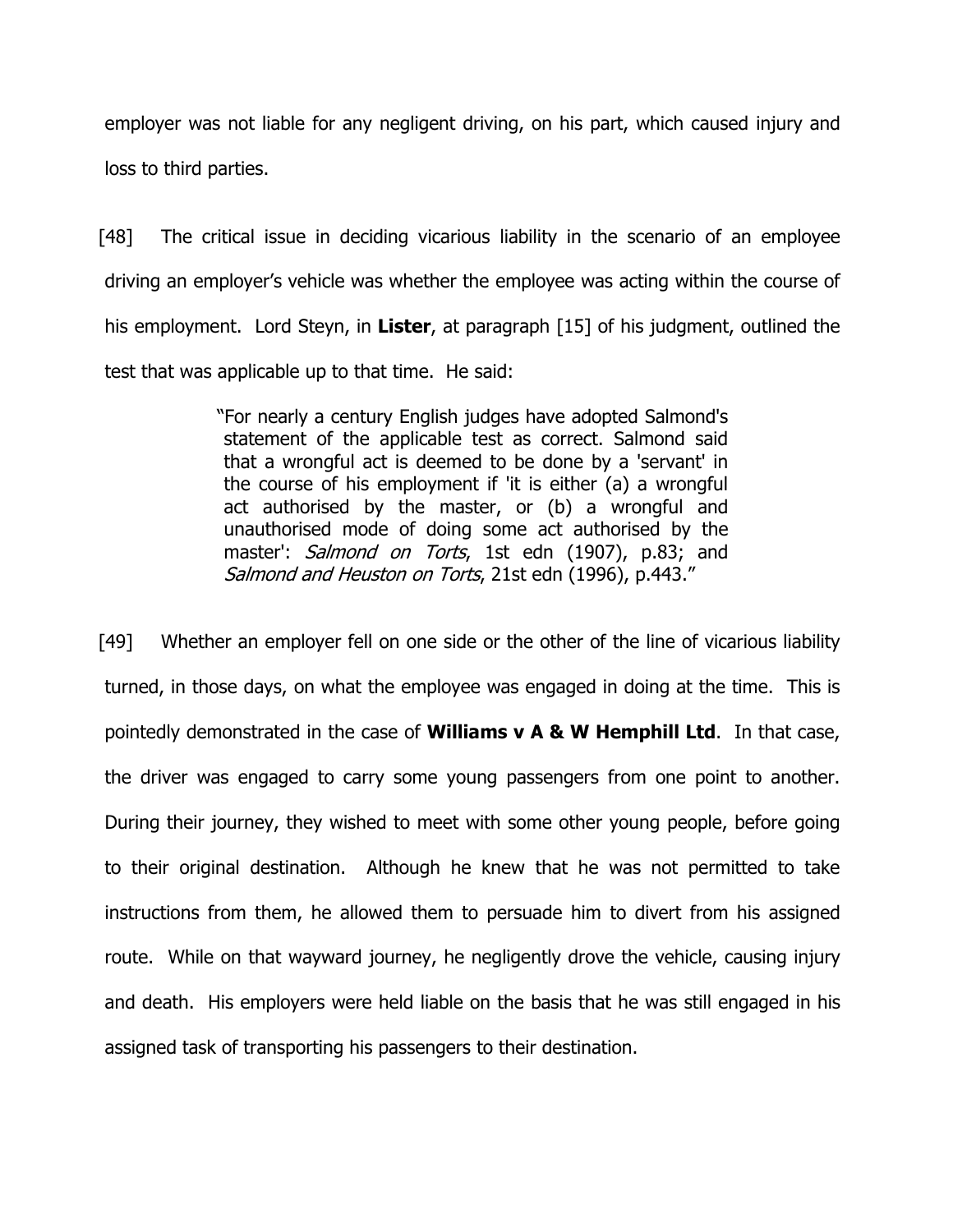[50] Lord Pearce, in that case, explained that the employer may not have been liable if the driver's deviation had not involved the passengers. He said at page 46:

> "Had the driver in the present case been driving a lorry which was empty or contained nothing of real importance, I think that so substantial a deviation might well have constituted a frolic of his own. The presence of passengers, however, whom the servant is charged *qua* servant to drive to their ultimate destination makes it impossible (at all events, provided that they are not all parties to the plans for deviation) to say that the deviation is entirely for the servant's purposes. Their presence and transport is a dominant purpose of the authorised journey, and, although they are transported deviously, continues to play an essential part." (Emphasis supplied)

It is important to note that Lord Steyn, at paragraph [18] of his judgment in Lister, did

not disapprove of that interpretation of the law. Indeed, he cited it as a "good

illustration of the correct approach".

## [51] That "correct approach" was utilised in Zepherin v Gros Islet Village Council

And Aurelien Augustin (1978) 26 WIR 561. The headnote accurately sets out the

salient facts. It states in part:

"On 12th February 1976 the second named respondent was instructed by his employers, the first named respondent, to convey a corpse from Monchy to Gros Islet for burial. He was expressly forbidden from carrying passengers in the tray of the truck or lorry, but, contrary to these instructions, he took not only the corpse but some sixteen to twenty mourners in the tray of the truck and instead of parking the truck outside the house of the clerk of the first named respondent at Gros Islet as he was instructed to do at the end of each day he left Gros Islet with mourners in the tray of the lorry to return to Monchy. On his way the lorry collided with the appellant who was riding a horse on the highway."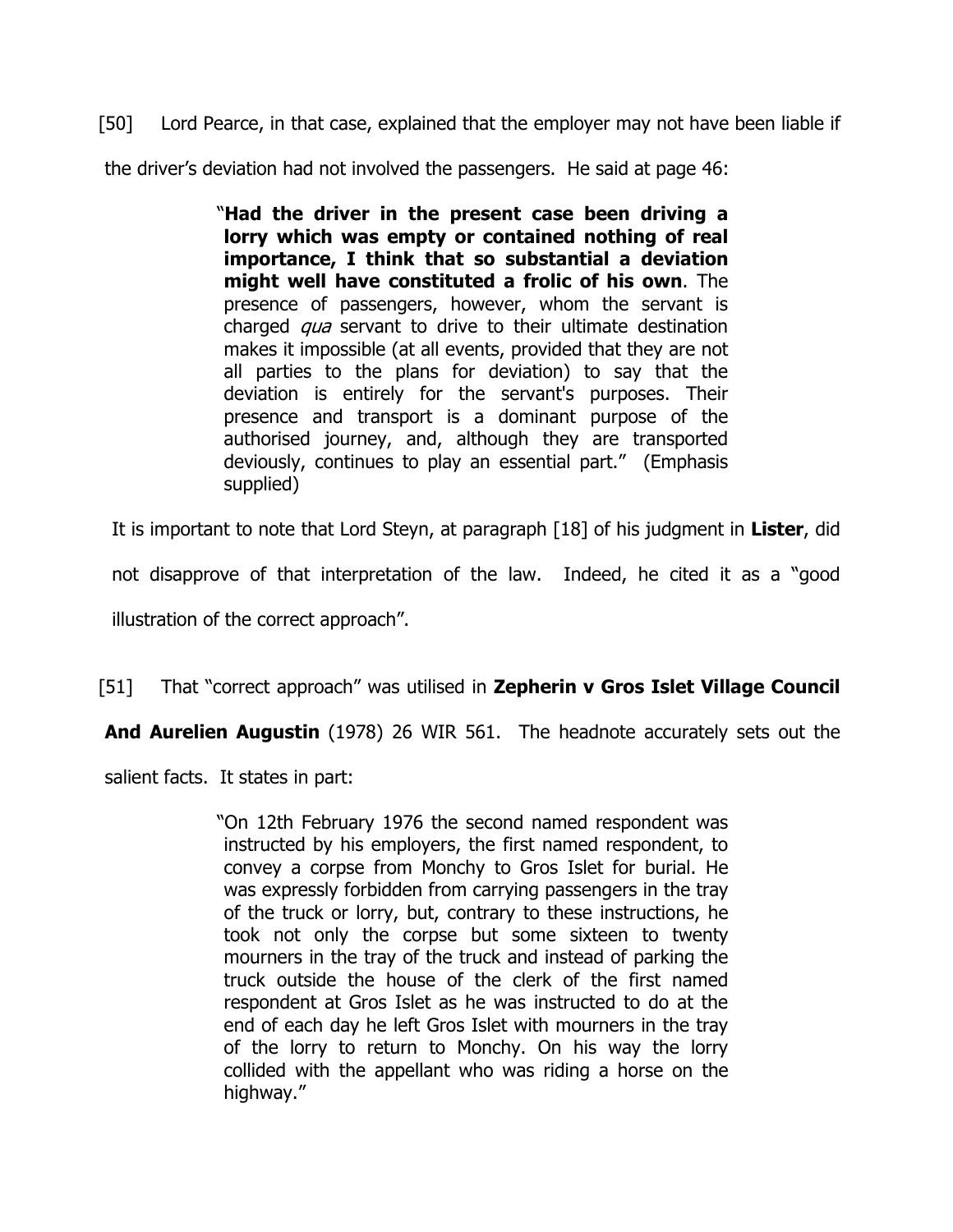[52] In that case, the Court of Appeal of Grenada and West Indies Associated States held that the employer was not liable to the appellant for the driver's negligence. It held that the driver was not acting in the course of his employment. Davis CJ, with whom the rest of the panel agreed, said at pages 564-565:

> "Applying the law to the facts in the case before the court, it is clear that the [employer] would have been liable had the accident occurred during the journey from Monchy to the burial ground at Gros Islet. When an act is done by a servant for his employer's business, it is usually done in the course of his employment even though it is a prohibited act. But in this case the accident did not occur then, but at a time when the second defendant was making the return journey to Monchy. Was this return journey an act done for his employer's business? It was not even suggested to the witnesses for the first defendant that the charge of \$30 for conveying the corpse included the return journey to Monchy. Indeed, one of those witnesses deposed that the mourners would travel to the village by another truck. It may well be that the driver on previous occasions had taken mourners back to their homes and thought he could do so again. This was all very well so long as nothing happened. But when an accident occurs and it is sought to make the employers liable then different considerations must **apply.** I can find nothing in the evidence to warrant a finding that the employers in this case are liable. The driver was acting on his own. He was not performing an act for his employer's business he should not have been on the road at that time and it does not matter whether he was conveying passengers or not." (Emphasis supplied)

It must be borne in mind, in contemplating the first sentence of the extract, that the appellant was not a passenger of the vehicle, but another road user. The position of a passenger was explained in **Alfred v Thomas and Another** (1983) 32 WIR 183 at pages 188-189, which will be discussed below.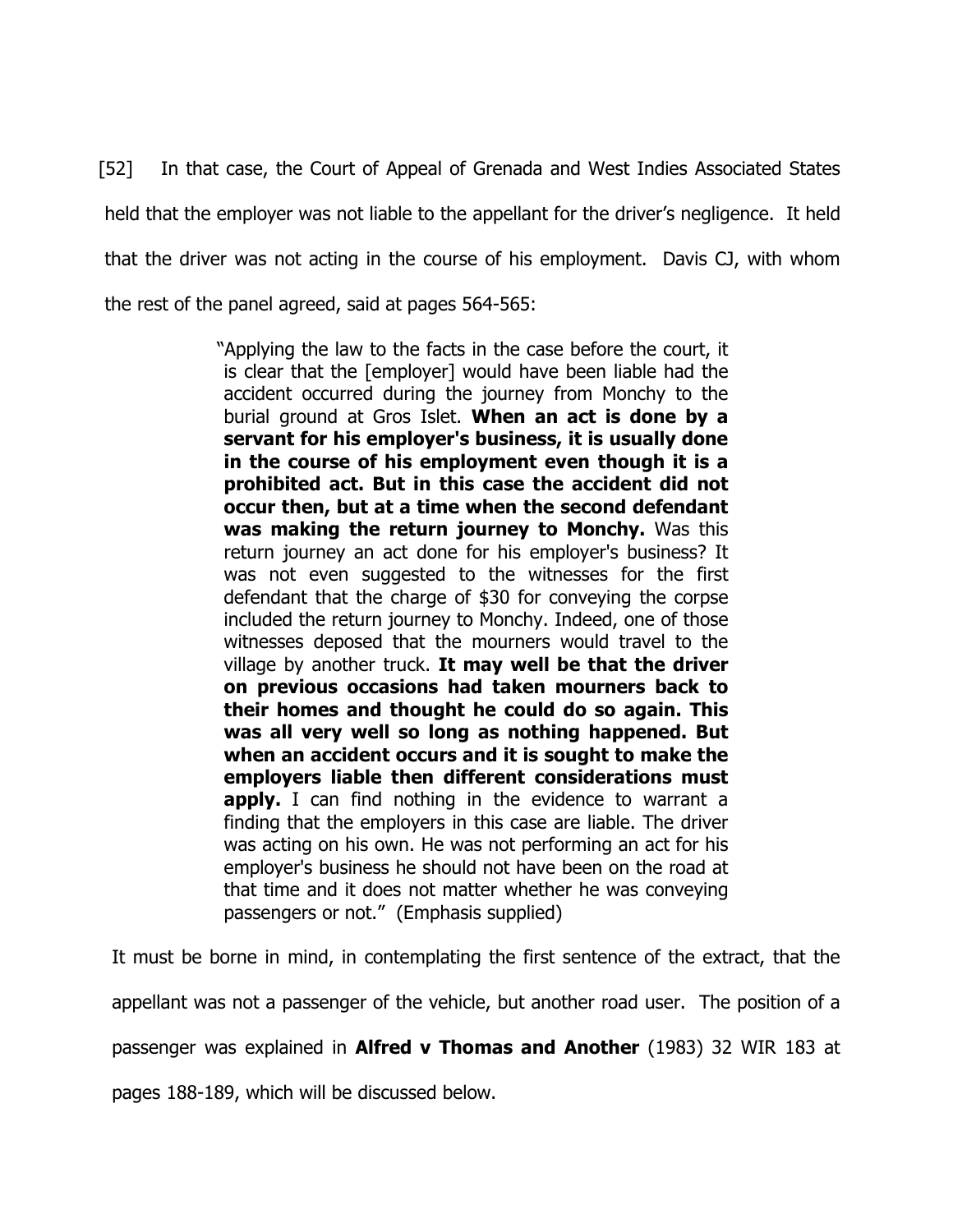[53] The law, prior to Lister, also exempted the owner of a vehicle, even if he was also an employer, from liability where he had expressly prohibited the driver from taking unauthorised passengers in the vehicle. Thus, in Twine v Bean's Express Ltd, an employer was held not to be liable for the injury caused to a passenger in its vehicle by the negligence of its employee/driver. This was due to the fact that the driver was expressly instructed not to take any passengers in the vehicle. A notice to that effect was also placed on the dashboard of the vehicle. The court held that the passenger was a trespasser to whom the employer owed no duty of care and that the driver was acting outside the scope of his authority in transporting that person.

[54] A similar decision was reached in **Alfred v Thomas and Another**. The headnote accurately and concisely states the facts:

> "The first respondent was employed by the second respondent to drive a commercial vehicle which was engaged in the transportation of sand. The first respondent was given express instructions not to carry passengers on the vehicle; but there was no sign on it forbidding the carriage of passengers. Despite this, the first respondent offered a lift to the appellant, which she accepted. On the journey the truck developed engine trouble, the brakes failed and the vehicle overturned [injuring the appellant]." (Emphasis supplied)

The court found, applying Twine v Bean's Express, that:

"The first respondent could not be said to have been acting within the scope of his employment when giving a lift to the appellant as he had been forbidden to give such lifts; moreover, the appellant was a trespasser to whom the second respondent owed no duty of care with regard to the driving of the truck; accordingly, the trial judge had properly dismissed the claim against the second respondent."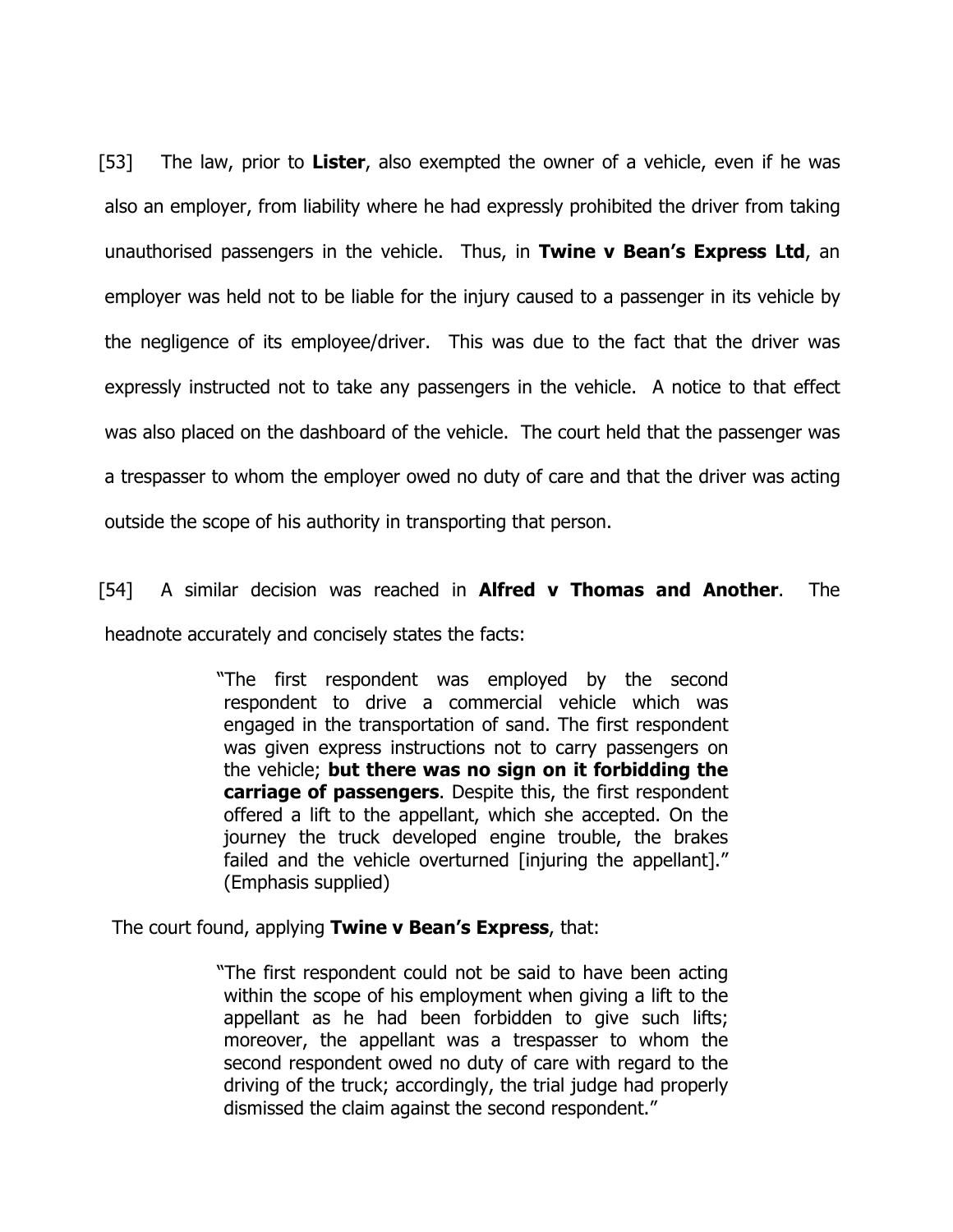[55] In Lister, the operators of a boarding facility for boys were held vicariously liable for the systematic sexual abuse meted out to some of its charges by the warden of the facility. The majority of their Lordships in Lister agreed that the traditional questions posed by Salmond do not always cope ideally with cases of intentional wrongs, in order to determine vicarious liability. Their Lordships, including Lord Steyn, proposed that in cases where the traditional questions were inadequate, a test that assessed the closeness of the connection between the nature of the employment and the particular tort, would be more appropriate.

[56] In the years since Lister, the courts have, in large measure, refined and agreed on the essential question to be asked in determining the issue of vicarious liability. Lord Steyn, at paragraph [18] of **Bernard v Attorney-General of Jamaica**, suggested what he viewed to be, the "correct approach". After reviewing Lister and other cases involving intentional torts, Lord Steyn stated:

> "...[Lister] held that the traditional test of posing, in accordance with *Salmond's* well-known formula, the question whether the act is 'a wrongful and unauthorised mode of doing some act authorised by the master' is not entirely apt in cases of intentional wrongs...This test may invite a negative answer, with a terminological quibble, even where there is a very close connection between the tort and the functions of the employee making it fair and just to impose vicarious liability. The correct approach is to concentrate on the relative closeness of the connection between the nature of the employment and the particular tort, and to ask whether looking at the matter in the round it is just and reasonable to hold the employers vicariously liable. In deciding this question a relevant factor is the risks to others created by an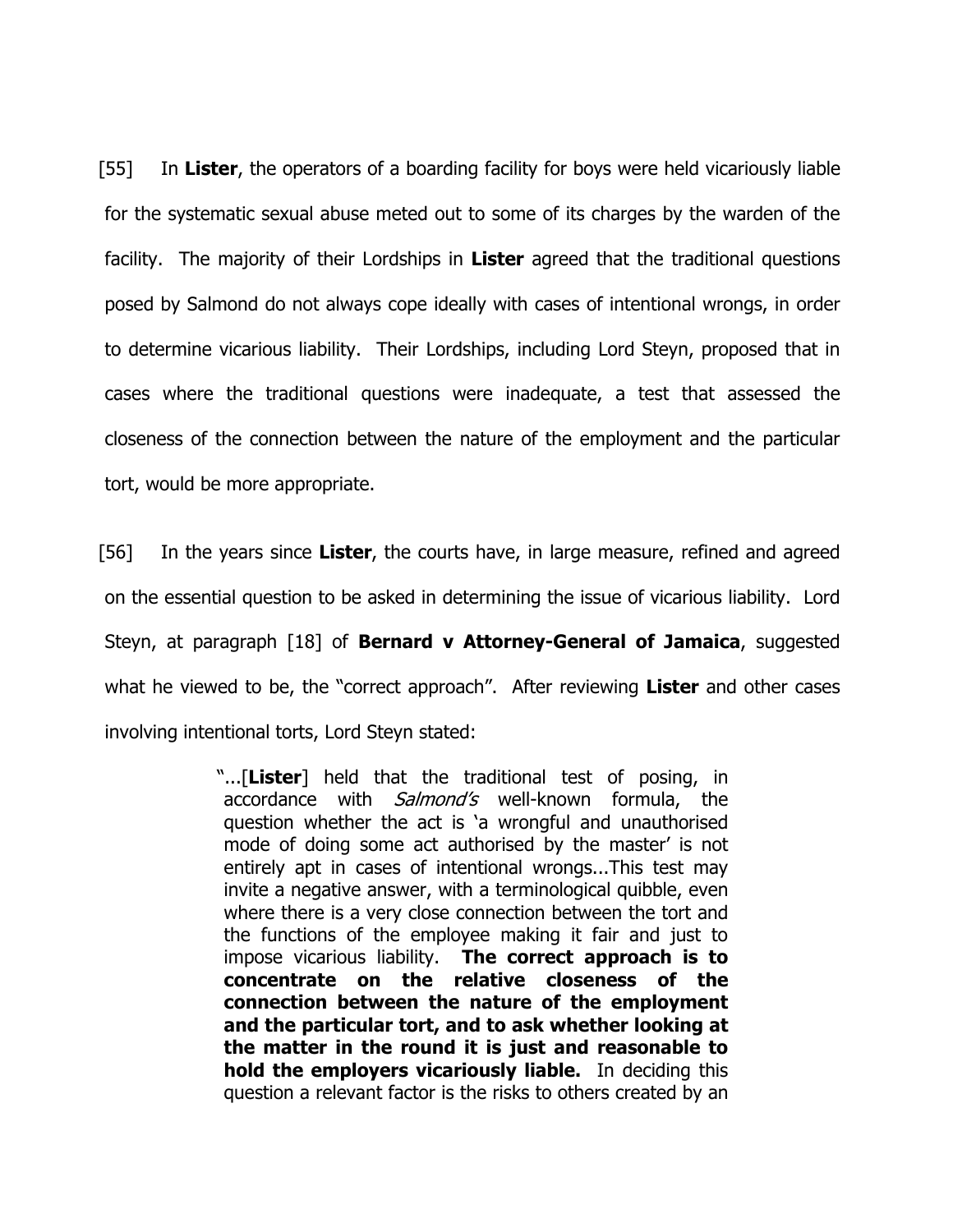employer who entrusts duties, tasks and functions to an employee....While the facts in Lister are very different from the circumstances in the present case, the principles enunciated in Lister are of general application to intentional torts." (Emphasis supplied)

[57] In Gravil v Carrol and Another [2008] EWCA Civ 689, Sir Anthony Clarke, in

delivering the judgment of the court, posed as a question, the test laid down in Lister.

He continued at paragraph 21 to point out the manner in which the answer to the

question should be analysed:

"In answering that question the court must take account of all the circumstances of the case, as Lord Steyn put it, looking at the matter in the round. The authorities show that it will ordinarily be fair and just to hold the employer liable where the wrongful conduct may fairly and properly be regarded as done while acting in the ordinary course of the employee's employment (per Lord Nicholls). This is because an employer ought to be liable for a tort which can fairly be regarded as a reasonably incidental risk to the type of business being carried on (per Lord Steyn)."

[58] **Gravil** involved a deliberate assault by one rugby player of a player on the opposing team, during the course of a game. Both players were semi-professionals and the offender was contracted to a club. The victim sued both the offender and the club, which was sued as his employer. The learned Master of the Rolls went on, at paragraph

22 to say:

"The critical factor is the nature of the employment and the closeness (or otherwise) of the connection between the employment and the tort. The question what is fair and reasonable must be answered in the context of the closeness or otherwise of that connection. The answer to the question in each case of course depends upon its particular facts." (Emphasis supplied)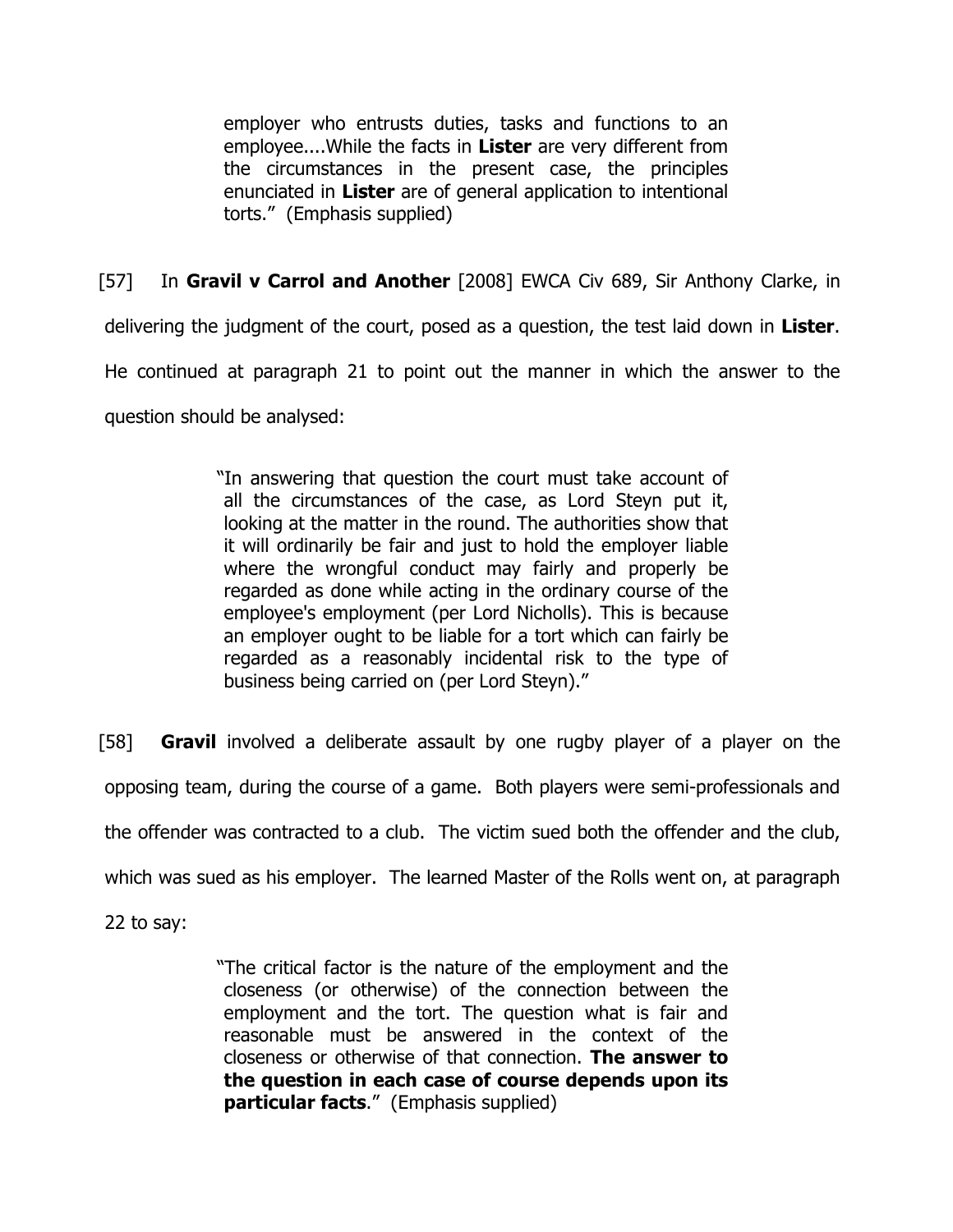The court concluded, at paragraph 40, that the assault was fairly and properly to be regarded "as having been carried out while the [offending player] was acting in the ordinary course of his...albeit part time employment, as a rugby player". It therefore found that the club was liable to the victim on the basis that the assault was "a reasonably incidental risk to the playing of rugby pursuant to the contract" of employment.

[59] In Leanne Wilson v Exel UK Ltd [2010] CSIH 35, Lord Carloway held that a prank played by one employee on another, which resulted in injury, did not render the employer liable, despite the fact that the incident occurred on the employer's premises during work time. In addressing the issue, Lord Carloway not only identified the definitive question to be asked, but seemed to opine that the test laid down by Lister did not alter some established principles. At paragraph [25] of his judgment he repeated the test laid down by Lord Steyn in Lister. He then analysed and applied the test thus:

> "The test is an extremely broad one which may, no doubt, be an important one where new circumstances of potential liability are to be examined. From a practical point of view, however, the ground in this case, of pranks between co-employees, is well trodden. Within the context of the broad test is the well established and fundamental principle of finding vicarious liability applicable when the actings of the employee can be said to be within the scope of his employment." (Emphasis supplied)

 $[60]$  It may fairly be said that Lister is a watershed case in the law concerning vicarious liability. It does not, however, represent a complete break from the past. By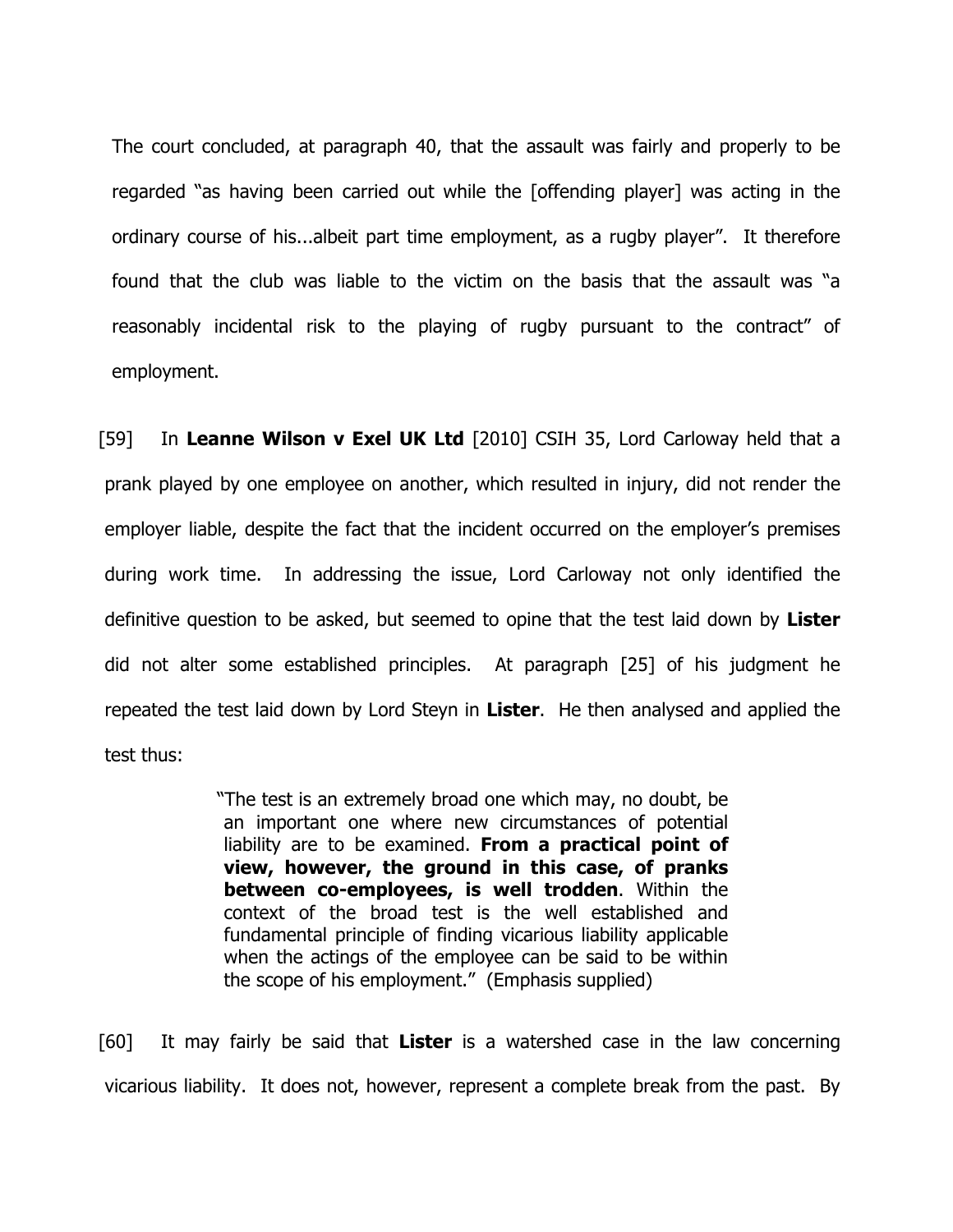2012, Lord Phillips in Various claimants v Catholic Child Welfare Society and

**Others** explained that the law, in respect of vicarious liability, had, with the decision in **Lister** and others, moved on. He formulated, at paragraph [20] of his judgment, what he regarded to be the relevant principles. As far as those principles are relevant to the instant case, he said:

> "Since Ward LJ and I cut our teeth the courts have developed the law of vicarious liability by establishing the following propositions: (i) ... (ii) D2 may be vicariously liable for the tortious act of D1 even though the act in question constitutes a violation of the duty owed to D2 by D1 and even if the act in question is a criminal offence: Morris v CW Martin & Sons Ltd [1966] 1 QB 716; Dubai Aluminium; Brink's Global Services Inc v Igrox Ltd [2010] EWCA Civ 1207; [2011] IRLR 343. (iii) Vicarious liability can even extend to liability for a criminal act of sexual assault: Lister v Hesley Hall Ltd [2001] UKHL 22; [2002] 1 AC 215. (iv) ..."

[61] Lord Phillips admitted that the developments have resulted in the law being more difficult in its application. He said at paragraph [21]:

> "The [propositions mentioned in paragraph [20]] have, however, made it more difficult to identify the criteria that must be demonstrated to establish vicarious liability than it was 50 years ago…."

[62] In applying this learning to the instant case, it may first be stated that a submission by Mrs Superville-Hall that Mr Ellis' actions fell within the class of intentional wrongs, because he intentionally drove the vehicle, is misguided. There is no indication that Mr Ellis intentionally crashed that vehicle. This was, therefore, not an intentional wrong. As Harris JA pointed out in **Wright v Morrison**, however, the test established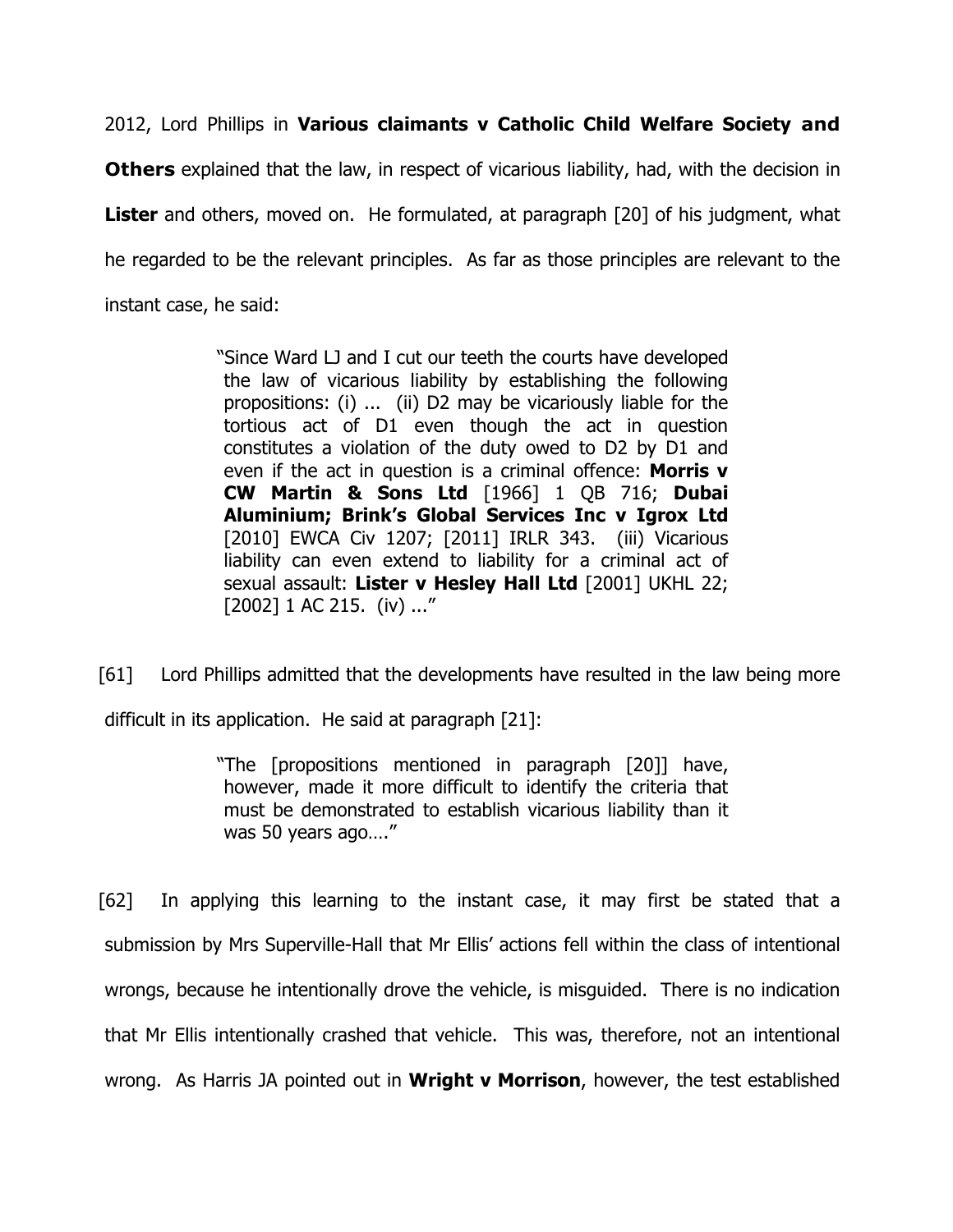in Lister does not depend on the distinction between intentional and non-intentional wrongs. The learned judge said at paragraph [22], that the '"close connection test' does not displace the traditional test but rather, in widening its scope, it permits the court to adopt a broader perspective of the law".

[63] As there is no dispute concerning Mr Ellis being employed to CVL, the essential question, as identified by the authorities, may be formulated in the instant case, thus:

> Was Mr Ellis' negligent driving so closely connected with his employment, that is, what was authorised or expected of him, that it would be fair and just to hold CVL vicariously responsible?

[64] Mrs Superville-Hall submitted that Mr Ellis was doing what he was employed to do, that is to drive CVL's bus. In those circumstances, she submitted, there is a close connection between the tort and the nature of the employment. This submission is also, with respect to learned counsel, misguided. Were that to be the test, there would never have been a case that a person employed to drive, could be held to have been on a "frolic of his own". The submission flies in the face of the principle pointed out in Williams v A & W Hemphill Ltd and, as mentioned above, accepted by Lord Steyn in **Lister.** The submission also ignores the evidence that Mr Ellis should have remained in Ocho Rios with CVL's customers and that a room had been reserved at the hotel to facilitate CVL's instructions to him in that regard.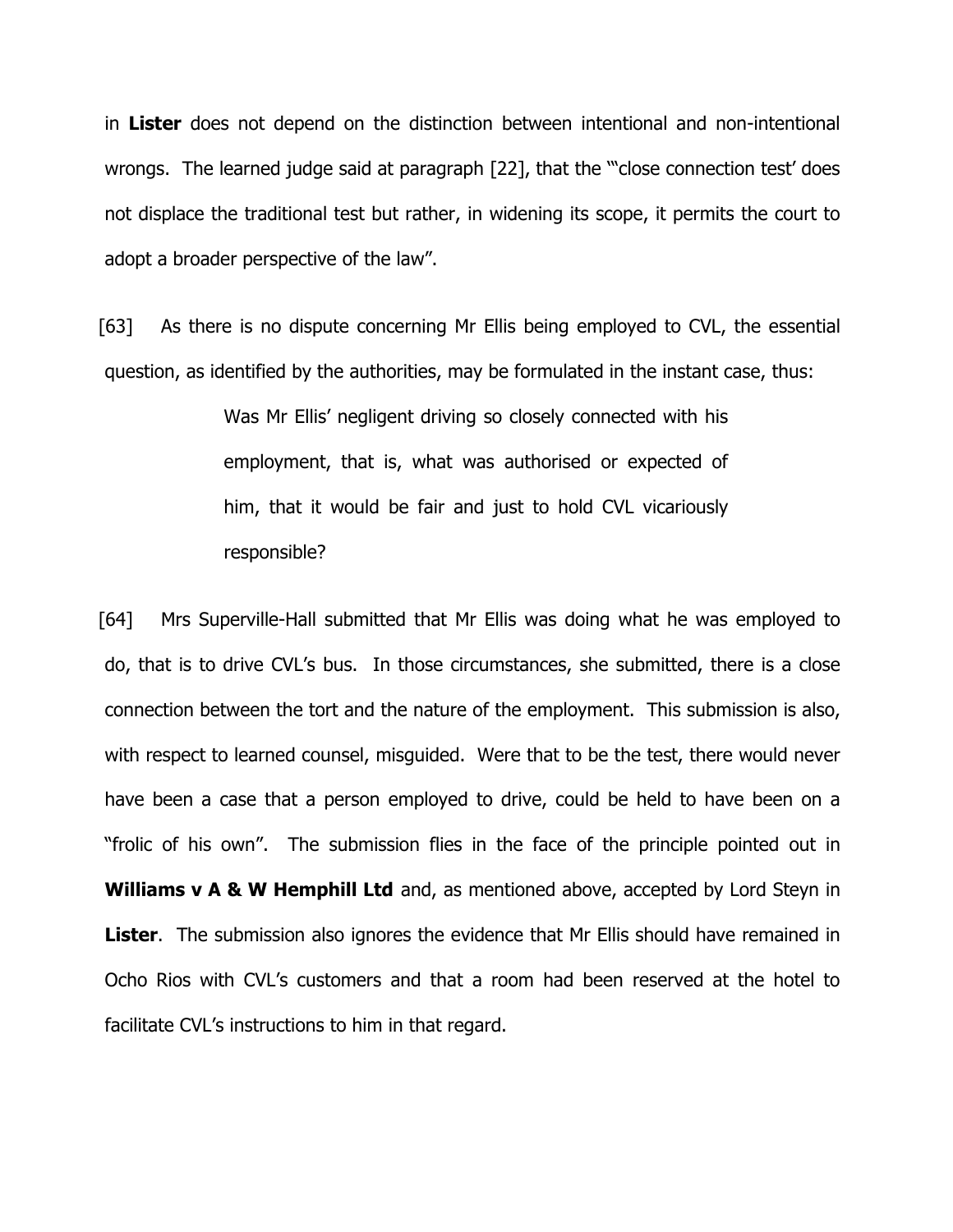[65] An assessment of the evidence suggests that the trip to Montego Bay that evening was not authorised or expected of Mr Ellis. It was, in fact, contrary to his instructions. In his evidence in chief, Mr Townsend, after stating that the customers were to be spending the night in Ocho Rios, stated at paragraphs 13 and 18 of his witness statement:

- "13. Mr Ellis was in fact to have been sleeping at Plantation Inn as well and leaving there on the following morning with the passengers aforesaid. The dispatch for that day in fact indicated that a room had been reserved for him at the said Plantation Inn.
- 18. At the time of the incident in question Mr. Ellis ought not even to have been travelling to Montego Bay."

[66] In respect of taking, as passengers, persons who were not CVL's customers, Mr

Townsend said in his witness statement:

- "6. Our vehicles are not licenced to pick up passengers generally. We operate under a contract licence...The words 'Contract Carriage' are in fact noted on all our buses...
- 7. For this reason, it is a condition of a driver's employment with us that he is not allowed to pick up passengers....This would in any event be in breach of our contract/licence...as aforesaid.
- 9. Mr. Ellis was at the time of his engagement and at other times during the course of his employment with us advised of our policy as aforesaid with regards to the carriage of unauthorised passengers...
- 10. ...I further warned [drivers employed to CVL] that any driver found to be involved in this unauthorised and illegal activity [of carrying unauthorised passengers] would be deemed to have terminated his position with the company by his action."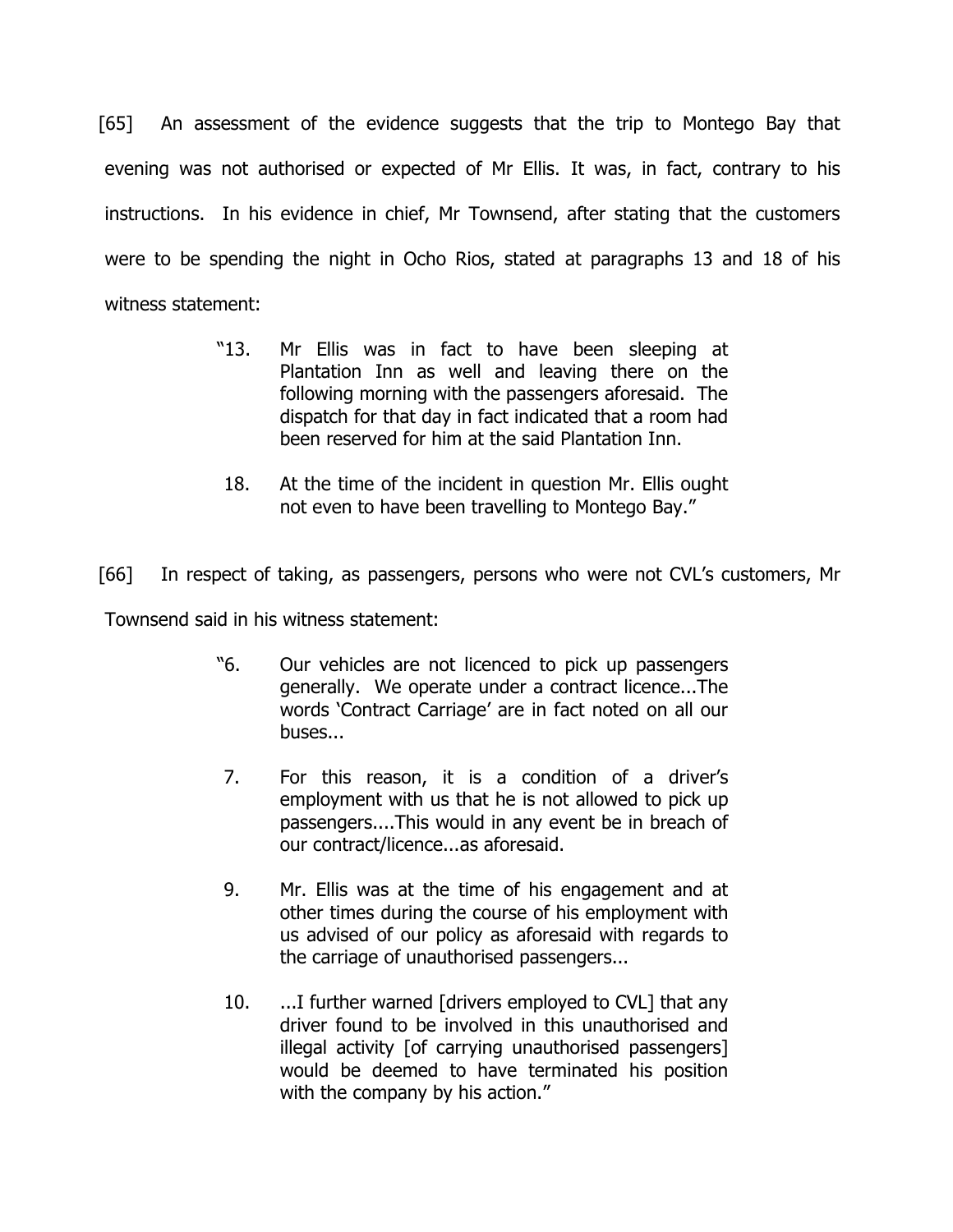[67] Mr Townsend was not shaken in cross-examination on either of these issues. He rejected suggestions that Mr Ellis had been instructed to return to Montego Bay that evening. This evidence, contrary to Mrs Supeville-Hall's submission, does rebut the presumption that the vehicle was being used for CVL's business at the time of the crash. Is CVL still vicariously liable nonetheless?

[68] It is now necessary to address **Wright v Morrison**, on which Mrs Superville-Hall placed great reliance. In that case, an employer was held by this court to be liable for the negligent operation of his vehicle by the person who had been employed to drive the vehicle. The employer testified that on the day that the crash occurred, causing injury to the claimant, he had not assigned any duties to the driver of his vehicle. He said that he had not granted him permission to use the vehicle on that day.

[69] This court found that the critical question was "whether the driver, in making the journey on the day of the accident, was acting in the course of his employment so as to ascribe liability to the respondent" (paragraph [11]). After reviewing the authorities, Harris JA stated the test that should be applied. The learned judge of appeal said, at paragraph [22]:

> "In applying the requisite principles, consideration must first be given to the relative closeness of the connection between the nature of the employment and the particular wrong. Thereafter, an inquiry should be made as to whether the circumstances dictate that it is just and reasonable to assign liability to the employer."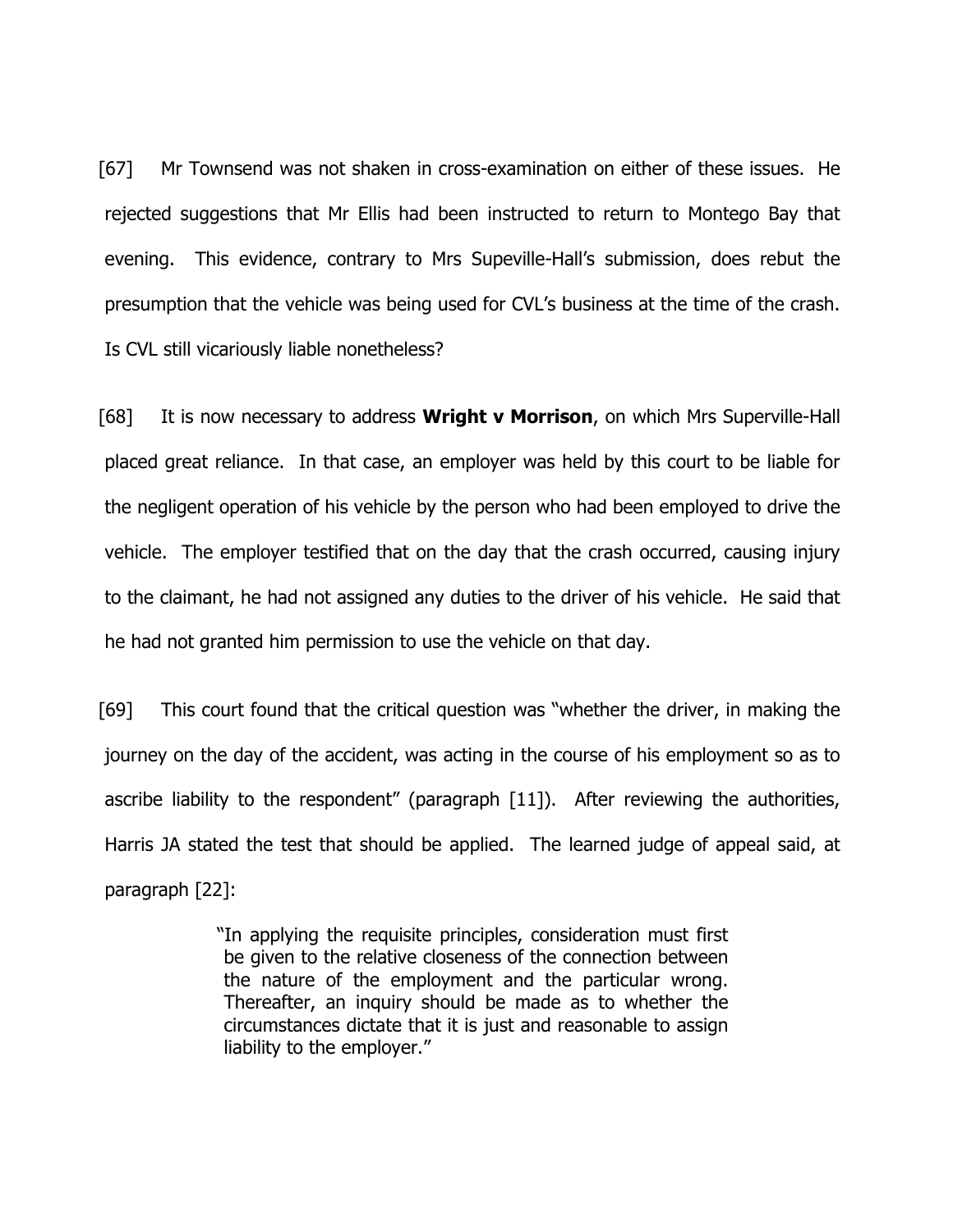[70] Harris JA, in applying those principles to the facts of that case, emphasised the fact that the employer had given his driver permission to retain possession of the vehicle on weekends and at nights. That fact, she said, "invites the reasonable inference that the driver had general permission in order to facilitate the transportation of [the employer's] children at any time, be it on a weekday or weekend" (paragraph [24]). On that basis Harris JA, with whom the rest of the panel agreed, held that "by permitting retention of the vehicle by the driver, the respondent [employer] created the risk of the appellant [third party] sustaining her injuries and therefore cannot escape liability" (paragraph [25]). Earlier in that paragraph the learned judge of appeal said:

> "In our view, the respondent is taken to have retained control of the vehicle at all times notwithstanding that it was in the driver's possession. It would have been reasonably foreseeable that the driver could have been involved in an accident. It was incumbent on the respondent to have ensured that the vehicle was not used in an unlawful manner. He would have known or ought to have known that if the truck was used in an unlawful manner by the driver, some harm could come to a third party."

[71] Mrs Superville-Hall, following closely that reasoning, submitted that it was reasonably foreseeable that Mr Ellis, in carrying out his duties as a driver, could have been involved in an accident. She argued that as it was incumbent on CVL to see that its vehicle was used in a lawful manner, by allowing Mr Ellis to retain control of the vehicle after transporting the passengers to Ocho Rios, it should be held liable for his negligent use of it.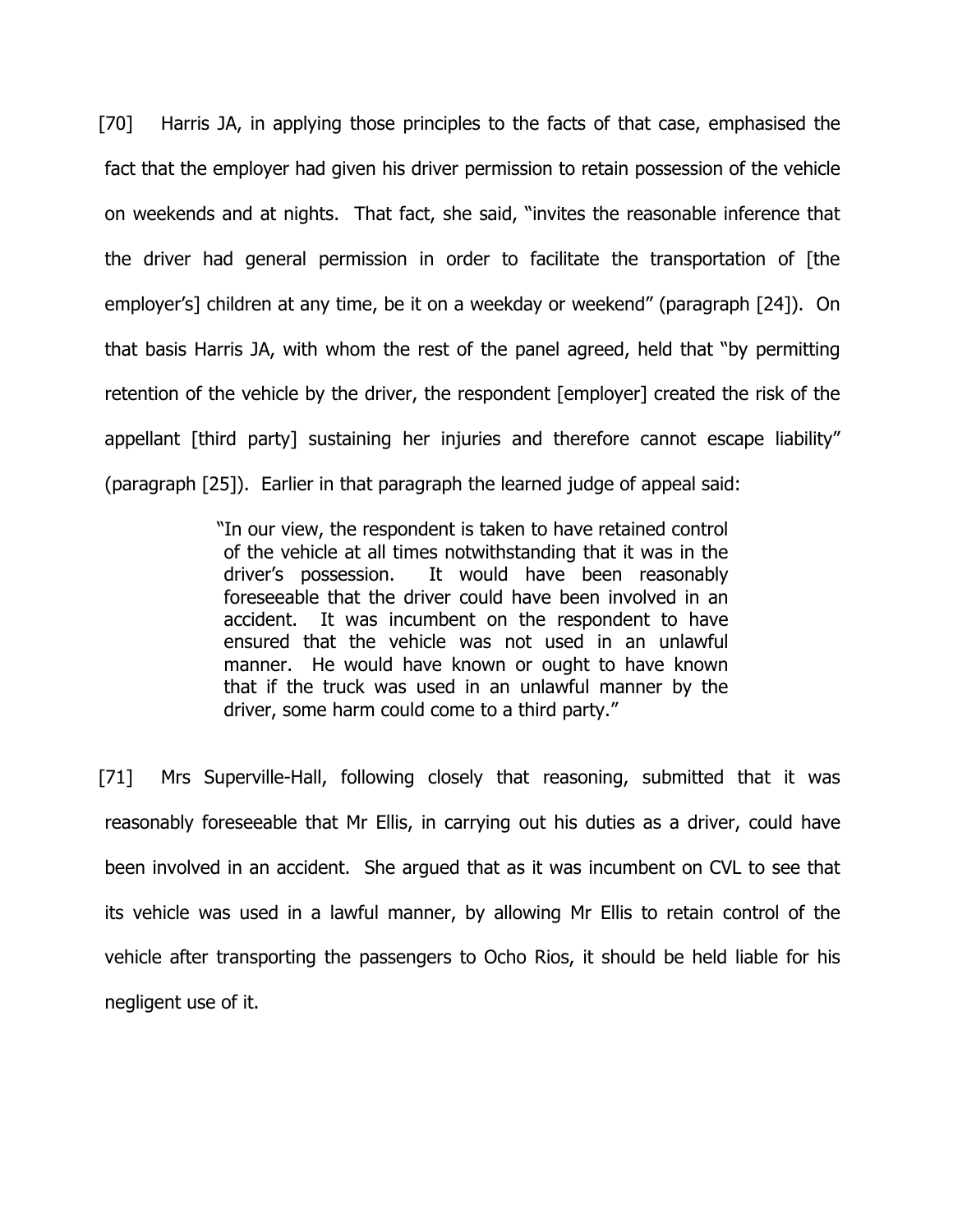[72] In applying the primary test, that is the "relative closeness of the connection between the nature of the employment and the particular wrong", to the facts of this case, it cannot be said that the learned trial judge was wrong in accepting that Mr Ellis' trip to Montego Bay had nothing to do with CVL's business. On this point the learned trial judge said, at paragraph 6 of his judgment:

> "...On the face of it there was no need for Mr. Ellis to be traveling [sic] back to Montego Bay for any reason connected with company business."

[73] The learned trial judge made the point more fully at paragraph 8:

"Despite the valiant effort of [counsel for Miss Powell] I am unable to conclude that when Mr. Ellis was driving back to Montego Bay he was still on CVL's business. This trip was not a deviation within the scope of his employment. The evidence points to the conclusion that it was Mr. Ellis' independent decision to return to Montego Bay without any known reason when the totality of the evidence suggest [sic] that he would have no need to do so."

[74] Those are eminently reasonable findings, based on the evidence cited above, that Mr Ellis was required to stay in Ocho Rios with his passengers. The learned trial judge was, therefore, entitled to find that evidence to be "satisfactory proof", to use the words of Clark J in Mattheson v Soltau, that Mr Ellis was not acting as CVL's servant or agent at the time of the crash. In the face of that evidence it would neither be just nor reasonable to assign liability to CVL.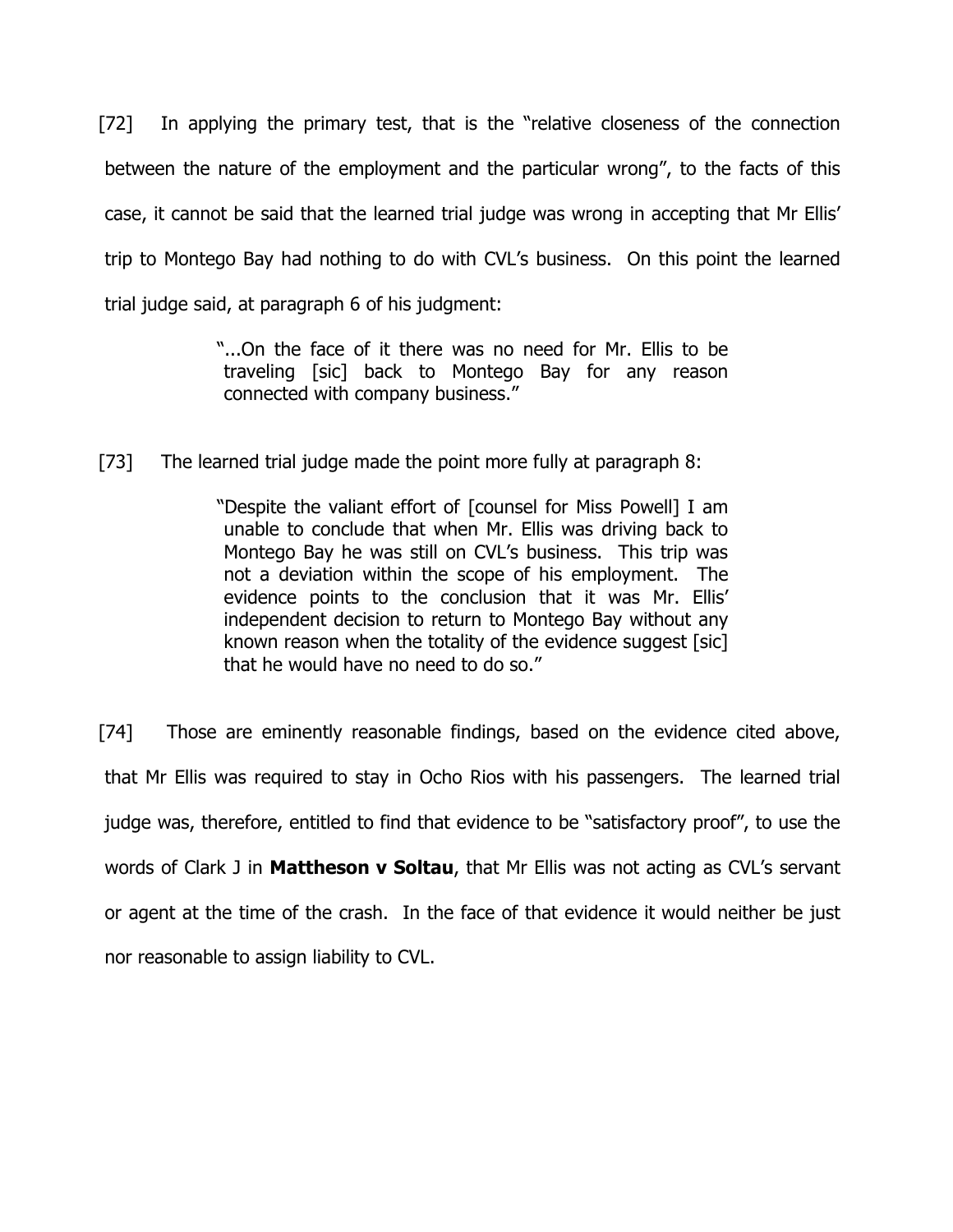[75] Despite that finding that the learned trial judge was correct, it is to be conceded that there is, in the instant case, a close similarity to the material circumstances in Wright v Morrison. Undoubtedly, as in Wright:

- a. Mr Ellis was allowed to keep possession of the vehicle;
- b. that possession was to enable him to carry out the next task of driving that his employer wished him to do; and,
- c. there was no task assigned to him at that time that required the use of the vehicle.

[76] Unlike in **Wright**, however, where the employer merely testified that his driver, "was not assigned any duties on the day of the accident and he had not granted him permission to use the vehicle on that day", Mr Ellis had a specific assignment that night. He was required to remain with the passengers. Mr Townsend's evidence in that regard, in paragraphs 13 and 18 of his witness statement, has been quoted above. In crossexamination on this point he said:

> "[Mr Ellis] [d]rives and guide [sic] host and stay with guests the entire time. I know of the instructions given to Mr. Ellis which was [sic] to stay with quests and be with them."

Mr Ellis was, therefore, not "on call" to drive, as the driver in **Wright** seemed to be. Mr Ellis had a distinctly different task at the time that the crash occurred. On that basis, **Wright** may be distinguished on the facts and the dictum on which Mrs Superville-Hall sought to rely is not applicable on the evidence in this case.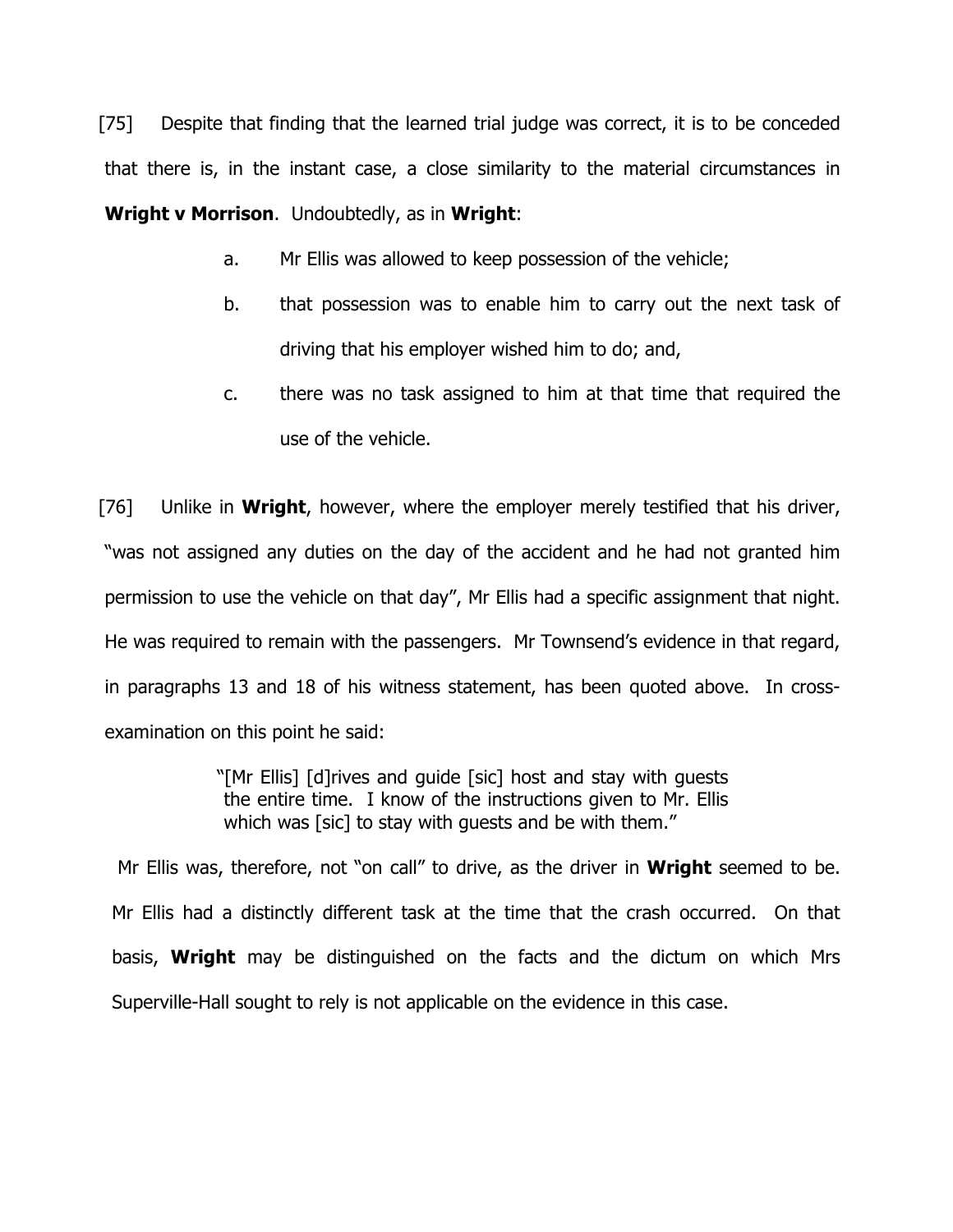[77] Using Salmond's statement of the applicable test, this was not a case in which Mr Ellis was carrying out an authorised task in an unauthorised way; this was a case in which his trip was not authorised at all. Based on that reasoning this ground also fails.

#### Whether Mr Pugh is liable

[78] The issue of whether or not BLC is liable to Miss Powell depends on whether Mr Pugh is responsible, in any respect, for the crash. For this reason, although Mrs Superville-Hall did not argue the issues in this sequence, the question of Mr Pugh's liability will be assessed before the issue of BLC's liability. It is only if Mr Pugh is found to be liable, that it will be necessary to assess whether BLC is vicariously liable for Miss Powell's injuries.

[79] The issue of Mr Pugh's liability turns essentially on questions of fact. The first question is whether or not the rig had been parked with its marker lights illuminated. The second question is whether Mr Pugh had parked the rig substantially off the roadway or mostly on the roadway. The first of these questions of fact was answered by the learned trial judge after having seen and heard the witnesses at the trial. He found it unnecessary to resolve the second.

[80] It has long been established that an appellate court will not lightly disturb findings of fact by the tribunal fixed, at first instance, with that responsibility (see **Watt v** Thomas [1947] AC 484, 485-486 and Industrial Chemical Co (Jamaica) Ltd v Ellis (1986) 35 WIR 303). In the latter case, the headnote accurately states the principle: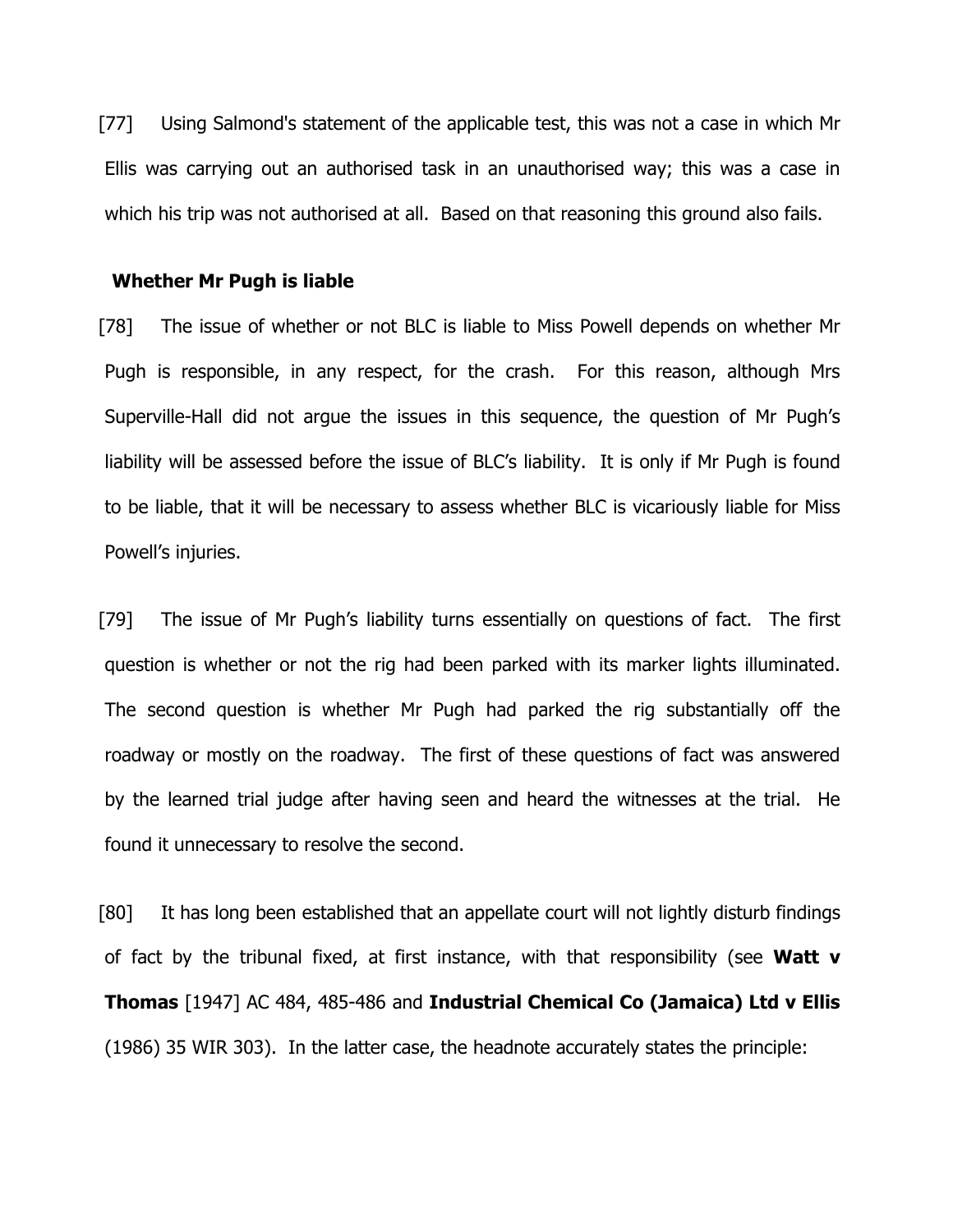"An appellate tribunal should only upset findings of fact by a trial judge if it is satisfied that, on evidence the reliability of which it was for him to assess, he had plainly erred in reaching his conclusions of fact; and the appellate tribunal should be even more cautious when it does not have the advantage of seeing a verbatim transcript of the evidence." (Emphasis supplied)

It is to be noted that there was no verbatim transcript in the instant case.

[81] In Watt, Viscount Simon stated, at page 486, that if "there is no evidence to support a particular conclusion (and this is really a question of law), the appellate court will not hesitate so to decide". Bearing in mind those principles, it is necessary to set out the relevant evidence and juxtapose against it, the findings of the learned trial judge. Before doing so, however, the respective submissions of counsel will be outlined.

[82] Mrs Superville-Hall argued that the learned trial judge erred in this context because he failed to give proper weight to the evidence of Mr Llewelyn Reid who testified on behalf of Miss Powell. As a result of that failure, learned counsel submitted, the learned trial judge arrived at the wrong conclusions on the facts. On her submissions:

- a. the positions of the vehicles after the crash,
- b. the lack of lighting in the area,
- c. the fact that it was a straight stretch of road in that area, and
- d. the fact that there were no drag marks from the bus,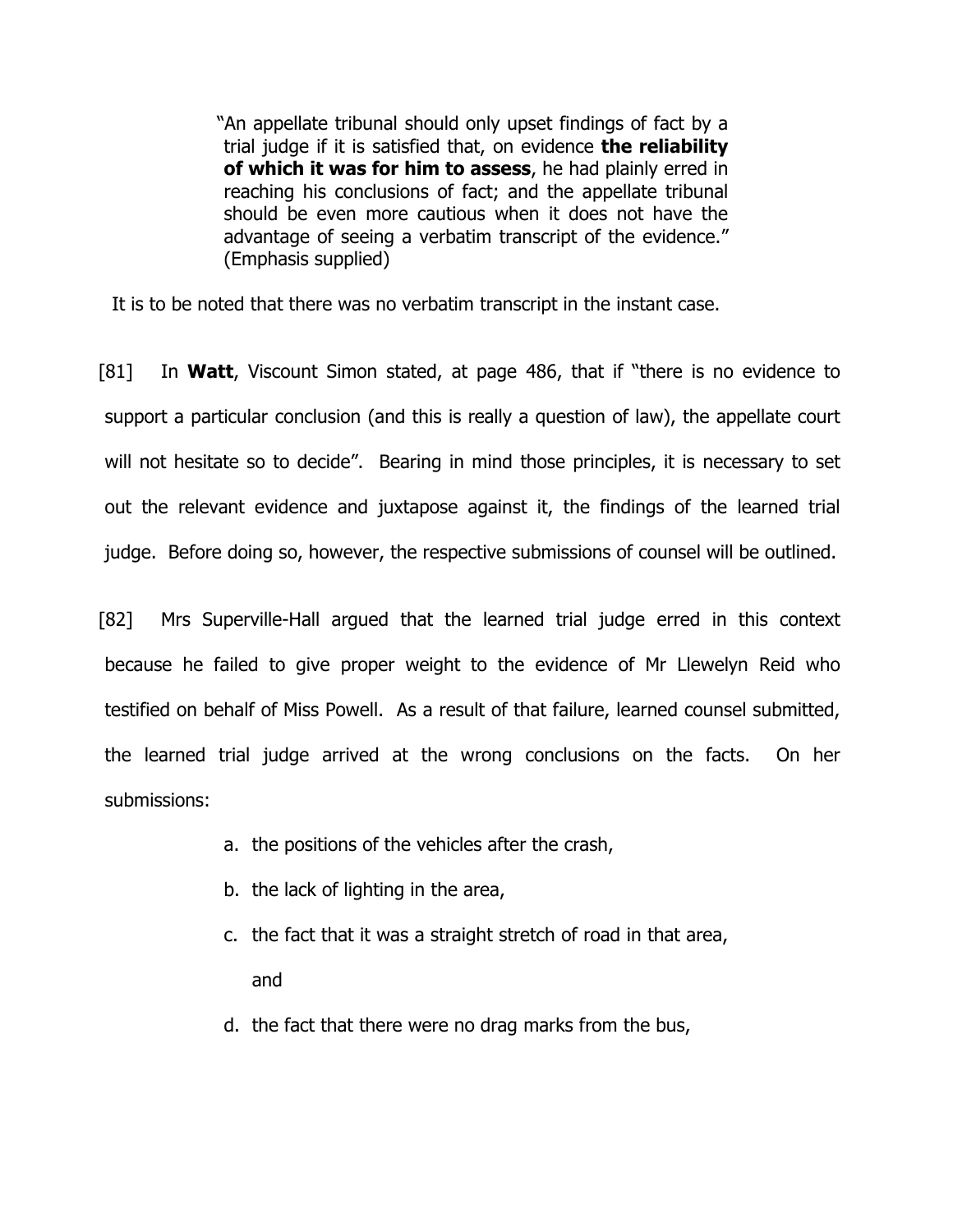all indicated that it was more likely than not that the rig was parked mostly on the roadway and that there was no indication of its presence, by lights or otherwise. In that situation, she argued, the inference that the learned trial judge should have drawn was that Mr Ellis, described as a good worker and sober man, made no attempt to avoid the crash because he could not see the rig.

[83] Mr Johnson, on behalf of BLC, defended the learned trial judge's findings as being supported by the evidence. Learned counsel submitted that, when looked at as a whole, it could not be said that the learned trial judge was "palpably wrong" in rejecting Mr Reid's testimony and preferring that of Mr Pugh, on the question of whether the rig was lit at the time of the crash.

[84] On the issue of the rig being lit, Mr Reid's evidence was that "there were no lights on either the front or back of the trailer nor were there any warning signs on the road either in front or [sic] back of the said trailer" (paragraph 12 of his witness statement). He maintained that stance in cross-examination. Mr Reid said that he came to the scene immediately after the crash had occurred. He stated that he had heard the bang but did not witness the crash. He helped to take Miss Powell out of the bus and took her to the hospital. He testified that he had not seen anything on the flat-bed trailer.

[85] His failure to see any cargo on the trailer proved pivotal for the learned trial judge. Mr Reid's evidence conflicted, in this respect, with that of Mr Pugh and Mr Chester Chung, who was BLC's witness. Mr Pugh testified that the trailer was fully loaded with drums of kerosene. In addition, Mr Pugh spoke to the lighting on the rig.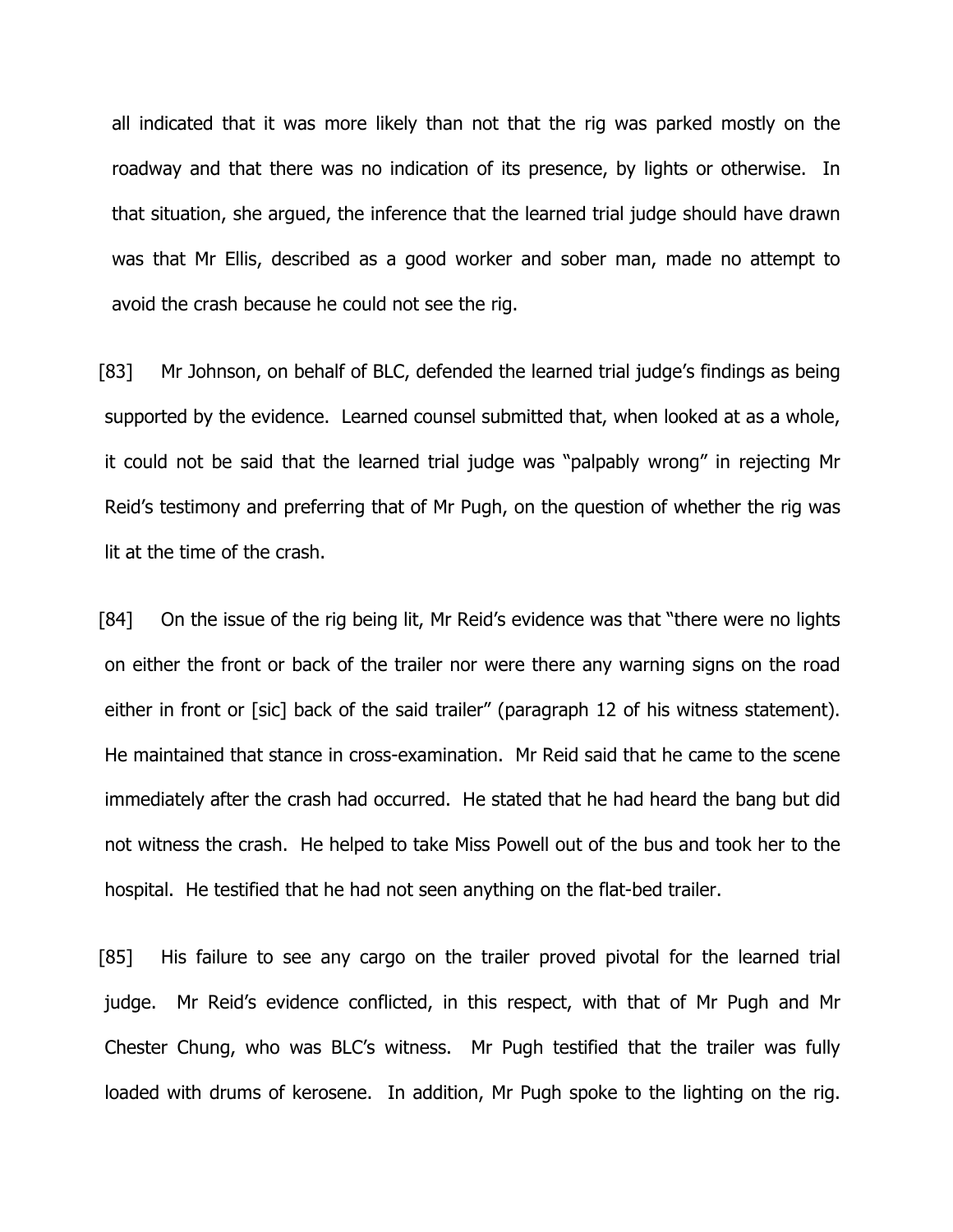At paragraph 7 of his witness statement he said that "all the lights were on, including the trailer lights, the tractor head lights, the side lights and the cabin lights. These lights were stable lights".

[86] Mr Chung testified that he went to the crash site that night. He confirmed that Mr Pugh was transporting cargo for BLC. He also said that when he got there, lights were on, that is illuminated, on the back and the side of the trailer.

[87] Mr Townsend also attended the scene of the crash that night. He said that when he got there the vehicles had not yet been removed. He also testified, in crossexamination, that there were steel drums on the trailer. In cross-examination he could not recall having seen lights on the vehicles.

[88] In his judgment, the learned trial judge referred to the conflict of evidence concerning the presence of cargo on the trailer. In that context, the learned trial judge said at paragraph 21 of his judgment:

> "…I find that the trailer had cargo on it. The trailer in question was a flat bed trailer. If this is so, then it is difficult to understand how Mr. Reid could have failed to see that there was cargo on the flat bed if he were there for as long as three quarters (3/4) of an hour. Mr Pugh's evidence was that the flat bed had a full load. If Mr Reid is unreliable on this point, which is significant, then is he likely to be reliable on the question of whether the trailer was **lit or not**? I think that in this case Mr. Reid should be regarded as not very observant. From this I conclude that Mr. Reid ought not to be relied on when dealing with the question of whether the trailer and trailer [sic] head were lit." (Emphasis supplied)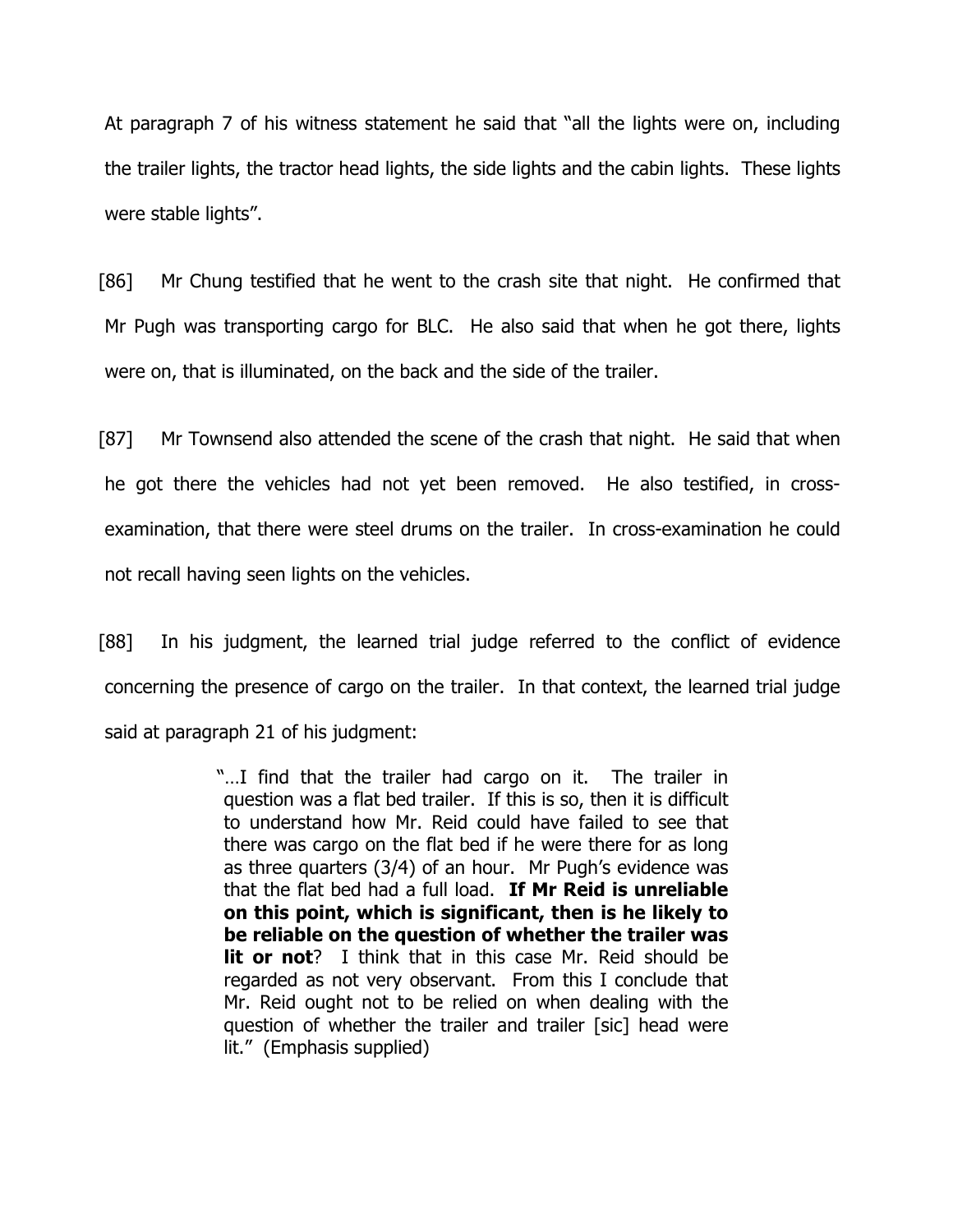In contemplating that extract, it is to be remembered that **Industrial Chemical Co** is authority for stating that reliability of the evidence is solely a matter for the trial judge to assess.

[89] After pointing out that both Mr Chung and Mr Townsend attended the scene some time after the crash had occurred, the learned trial judge found that "the only two persons who can really assist with whether the trailer was lit at the time of the accident are Mr. Pugh and Mr. Reid". Having rejected Mr Reid's testimony on the point, the learned trial judge turned to Mr Pugh's testimony and said "I accept Mr Pugh's evidence that the trailer was lit at the time of the accident" (paragraph 23). Significantly, the learned trial judge then continued at paragraph 23 to say:

> "On this premise, it does not matter too seriously whether the trailer was mostly off the road or on the road at the time of the accident because Mr. Ellis ought to have seen the trailer. If he did not see the trailer he was negligent. If he saw it and still ran into the rear of the trailer, then in the absence of an explanation, the conclusion would have to be that he was negligent."

[90] The learned trial judge's reasoning cannot be faulted. There was ample evidence to support his findings. Mrs Superville-Hall is, therefore, not correct when she states that Mr Reid's testimony ought to have been accepted. The guidance from Watt and

## Industrial Chemical Co is applicable.

[91] Although the learned trial judge did not place much emphasis on the position of the rig, all the witnesses, except for Miss Powell, who, for lack of recollection, could give no evidence concerning the crash, testified that the bus, impaled on the back of the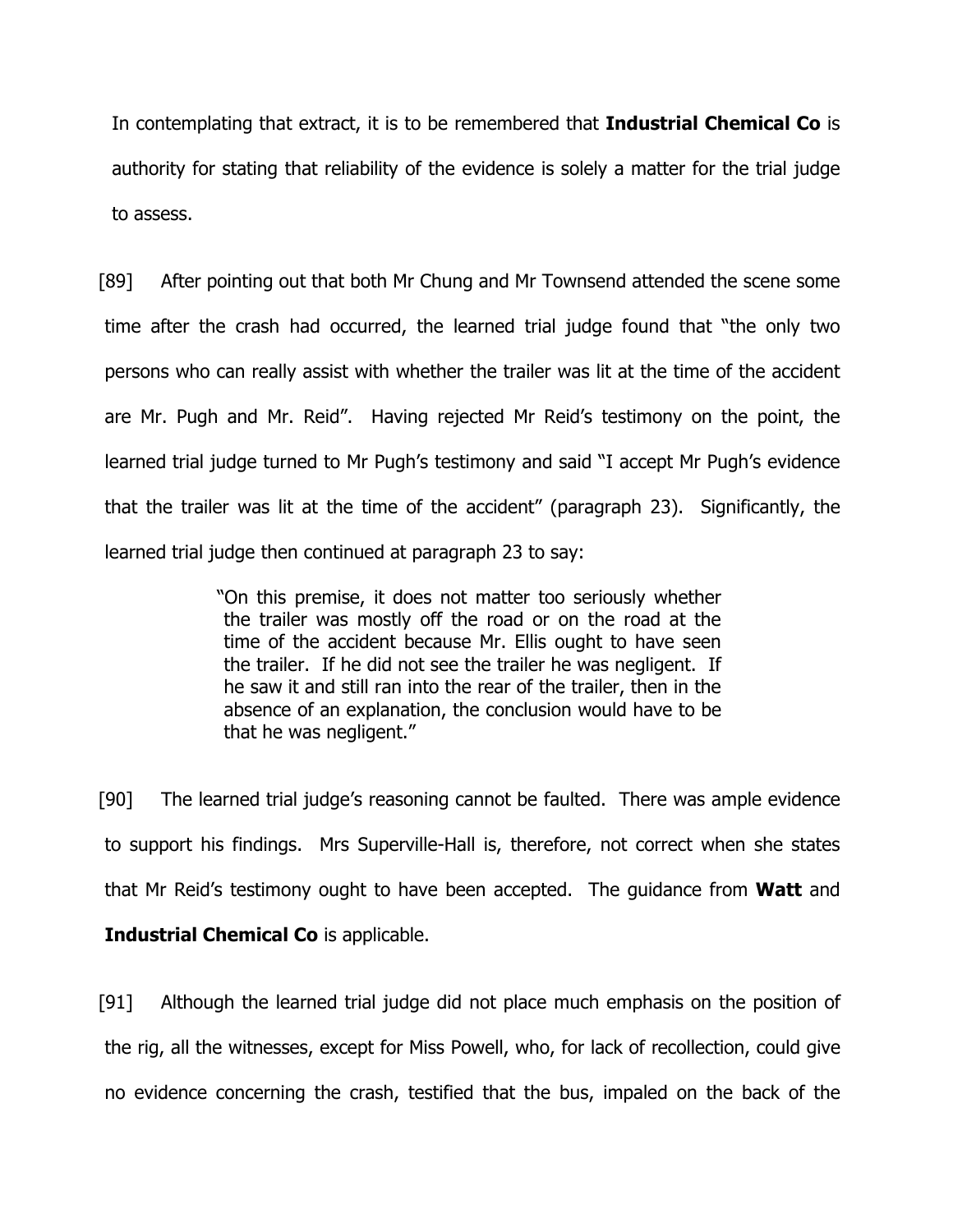trailer as it was, was partially off the roadway. Mr Townsend, who was the least generous to Mr Pugh, in that regard, said in cross-examination that "[to my] best recollection, the two left rear wheels [of the bus] were off the road. The right wheels were on the road". It is patent from that evidence that the bus left the roadway, at least partially, where it crashed into the trailer. That evidence, and the absence of any indication of an attempt to apply the bus' brakes, supports the learned trial judge's findings that Mr Ellis was negligent. This ground of appeal also fails.

## Vicarious liability for Mr Pugh's actions

[92] As Mr Pugh was correctly found by the learned trial judge, not to be liable for the crash, the issue of vicarious liability on the part of BLC does not arise. It, therefore, is unnecessary to address the comprehensive and interesting submissions made, in this regard, by Mrs Superville-Hall and Ms Small as to whether or not Mr Pugh was an independent contractor. Similarly, as the trailer was joined to the tractor-head to constitute the rig as a single vehicle under Mr Pugh's control, there could be no independent liability resting on BLC in respect of the trailer as a separate vehicle.

#### **Conclusion**

[93] Having applied the law to the facts of the case it is apparent that the learned trial judge by enquiring of Miss Powell's counsel how he intended to prove the case against BLC, was not displaying a closed mind but was exposing his thinking to counsel "so that the parties [had] an opportunity to correct any errors in the judge's thinking or to